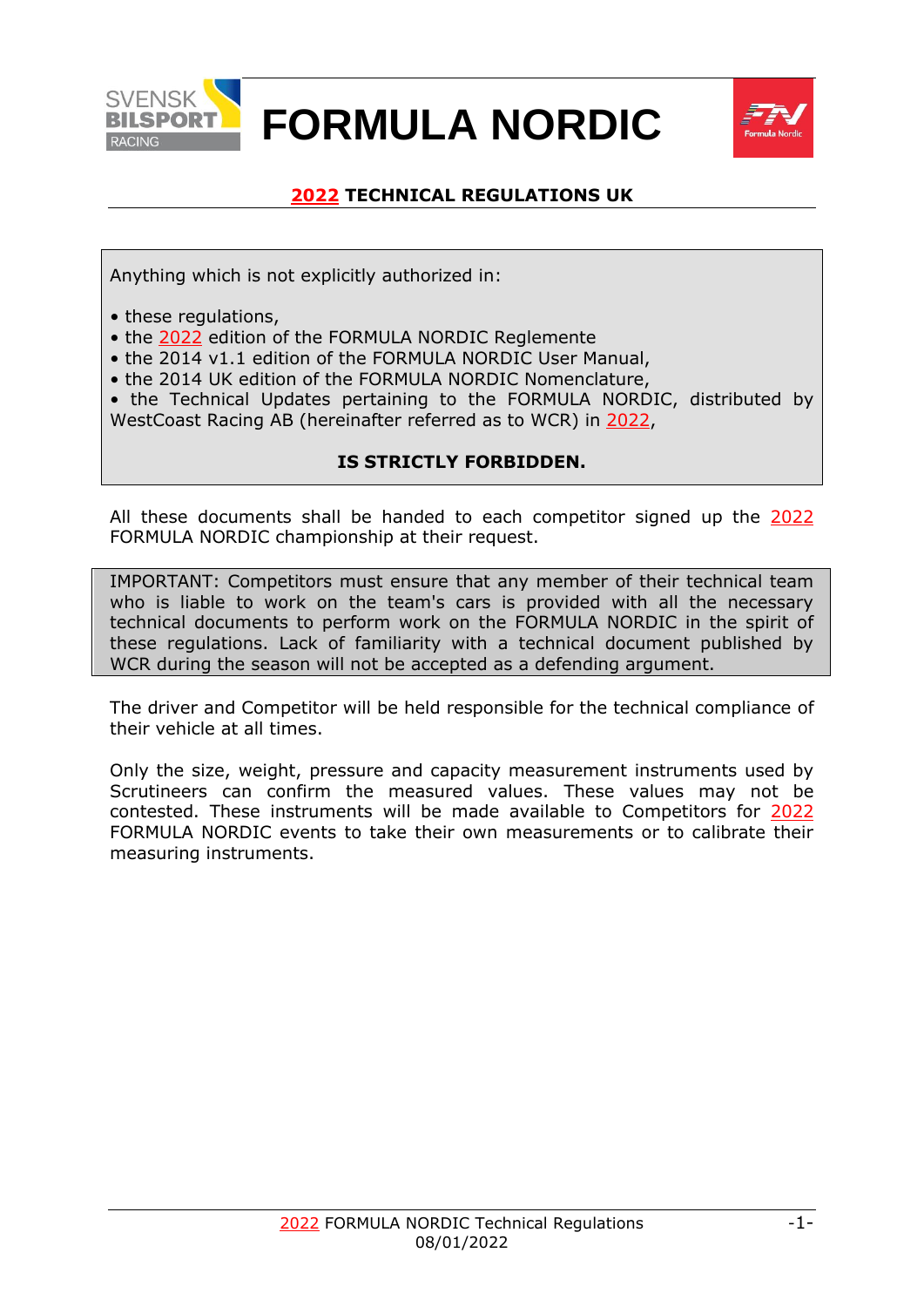| <b>CONTENTS</b>                                       |                  |
|-------------------------------------------------------|------------------|
| <b>2021 TECHNICAL REGULATIONS UK</b>                  | 1                |
| <b>ARTICLE 1 - DEFINITIONS</b>                        | 5                |
|                                                       |                  |
| <b>1.1 - FORMULA NORDIC CAR</b>                       | 5                |
| 1.2 - BODYWORK                                        | 5                |
| $1.3 - TYRES$                                         | 5                |
| <b>1.4 - EVENT</b><br>1.5 - MINIMUM WEIGHT            | 5<br>5           |
| 1.6 - RACING WEIGHT                                   | 5                |
| 1.7 - COCKPIT                                         | 5                |
| <b>1.8 - SURVIVAL CELL</b>                            | 5                |
| 1.9 - TELEMETRY                                       | $\boldsymbol{6}$ |
| 1.10 - DATA ACQUISITION SYSTEM                        | 6                |
| <b>1.11 - COCKPIT PROTECTION</b>                      | 6                |
| <b>1.12 - CAMERA</b>                                  | 6                |
| <b>ARTICLE 2 - REGULATIONS</b>                        | 6                |
|                                                       |                  |
| 2.1 - ROLE OF THE ASN AND WCR                         | 7                |
| 2.2 - PUBLICATION DATE FOR AMENDMENTS                 | 7                |
| 2.3 - PERMANENT COMPLIANCE WITH THE REGULATIONS       | 7                |
| $2.4 - SEALS$<br>2.5 - MEASUREMENTS                   | 7<br>7           |
| 2.6 - TECHNICAL PASSPORT                              | 8                |
| 2.7 - PRINCIPLES OF THE TECHNICAL REGULATIONS         | 8                |
| 2.8 - REPAIRS                                         | 10               |
| <b>2.9- BULLETIN OF MANDATORY UPDATES</b>             | 10               |
| <b>ARTICLE 3 - CHASSIS AND BODYWORK</b>               | <u> 10</u>       |
|                                                       |                  |
| 3.1 - AUTHORIZED MODIFICATIONS<br>3.2 - SURVIVAL CELL | 10<br>11         |
| 3.3 - BODYWORK AND DIMENSIONS                         | 11               |
| 3.4 - IDENTIFICATION OF THE BODYWORK                  | 11               |
| 3.5 - GROUND-FACING BODYWORK                          | 11               |
| 3.6 - AERODYNAMIC INFLUENCE                           | 11               |
| <b>ARTICLE 4 - WEIGHT</b>                             | <u>11</u>        |
|                                                       |                  |
| 4.1 - MINIMUM WEIGHT                                  | 11               |
| 4.2 - RACING WEIGHT<br>4.3 - BALLAST                  | 12<br>12         |
| 4.4 - ADDITIONS DURING THE RACE AND QUALIFYING        | 12               |
| <b>4.5 - WEIGHT CHECKS</b>                            | 12               |
|                                                       |                  |
| <b>ARTICLE 5 - ENGINE</b>                             | <u> 12</u>       |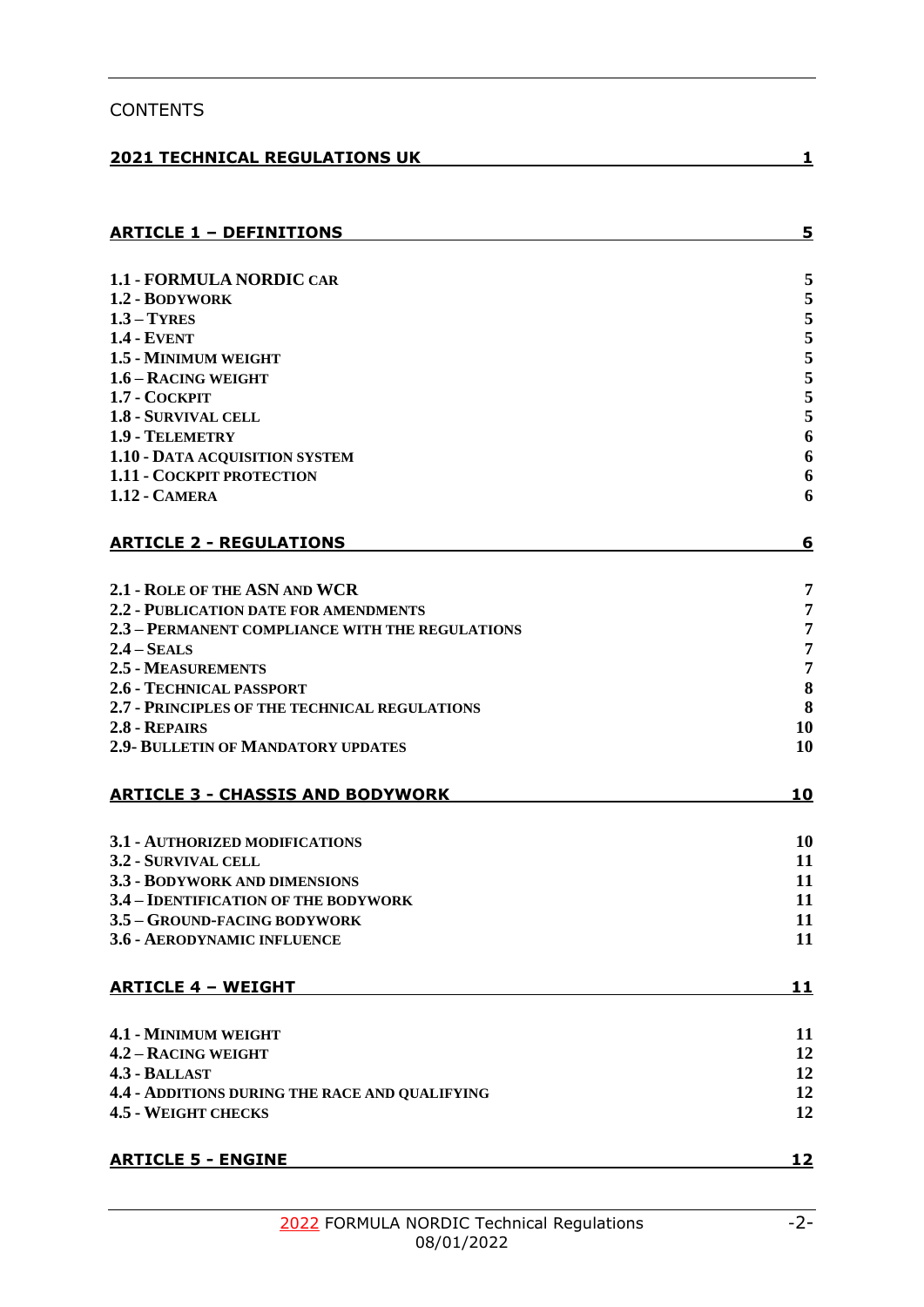| 5.1 - AUTHORIZED ENGINE<br>5.2 - MAINTENANCE OF THE RENAULT SPORT K4MRS ENGINE | 12<br>13  |
|--------------------------------------------------------------------------------|-----------|
| 5.3 - EXHAUST SYSTEM                                                           | 13        |
| 5.4 - ENGINE REMOVAL AND ALLOCATION                                            | 13        |
|                                                                                |           |
| <b>ARTICLE 6 - FUEL FEED SYSTEM</b>                                            | 13        |
| 6.1 - FUEL TANK                                                                | 13        |
| 6.2 - FITTINGS AND PIPES                                                       | 14        |
| <b>ARTICLE 7 - LUBRICATION SYSTEM</b>                                          | 14        |
| 7.1 - OIL CATCH TANK                                                           | 14        |
| 7.2 - OIL REFILLING                                                            | 14        |
| 7.3 - LUBRICANT PIPES<br>7.4 - ENGINE LUBRICANT                                | 14<br>14  |
| <b>ARTICLE 8 - ELECTRICAL SYSTEMS</b>                                          | 15        |
|                                                                                |           |
| 8.1 - STARTER                                                                  | 15        |
| 8.2 - STARTING THE ENGINE                                                      | 15        |
| 8.3 - BATTERY                                                                  | 15        |
| <b>ARTICLE 9 - TRANSMISSION</b>                                                | 15        |
| 9.1 - GEARBOX TYPE:                                                            | 15        |
| 9.2 - REVERSE GEAR                                                             | 15        |
| 9.3 - REPAIRS TO THE GEARBOX                                                   | 15<br>16  |
| 9.4 - GEARBOX LUBRICANT                                                        |           |
| <b>ARTICLE 10 - SUSPENSION AND STEERING SYSTEMS</b>                            | 16        |
| 10.1 - CHROME-PLATING OF SUSPENSION COMPONENTS                                 | 16        |
| 10.2 - SUSPENSION ARM                                                          | 16        |
| 10.3 - STEERING                                                                | 16        |
| $10.4 - STOP$                                                                  | 16<br>17  |
| 10.5 - WHEEL STUD LOCKING SYSTEM                                               |           |
| <b>ARTICLE 11 - BRAKES</b>                                                     | 17        |
| $11.1 - AIR INTAKES$                                                           | 17        |
| 11.2 - BRAKE PADS                                                              | 17        |
| <b>ARTICLE 12 - WHEELS AND TYRES</b>                                           | 17        |
| $12.1 -$ <b>DIMENSIONS</b>                                                     | 17        |
| $12.2 - TYRES$                                                                 | 17        |
| <b>ARTICLE 13 - COCKPIT</b>                                                    | <b>18</b> |
|                                                                                |           |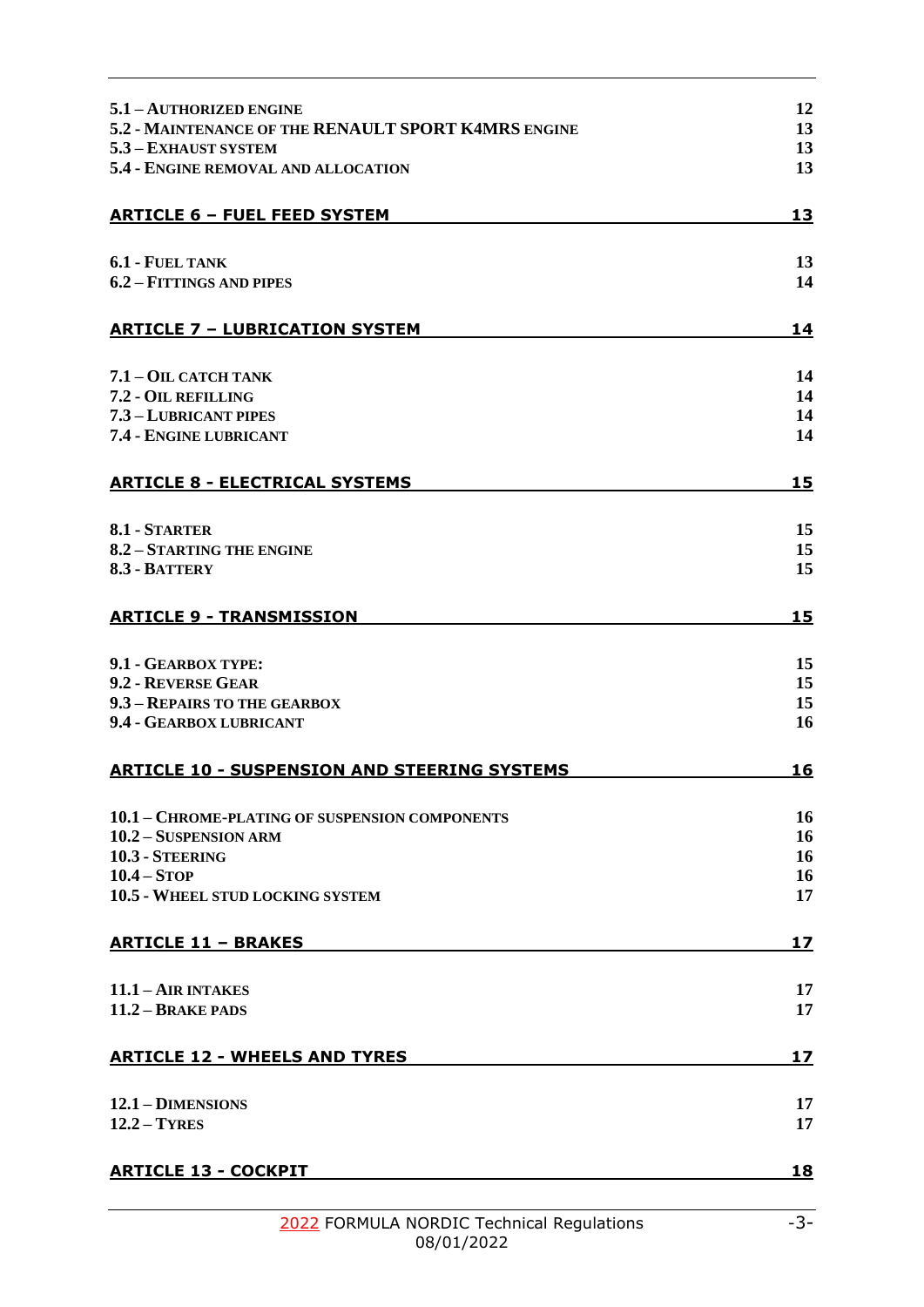| <b>13.1 - AUTHORIZED MODIFICATIONS</b>  | 18        |
|-----------------------------------------|-----------|
| 13.2 - STEERING WHEEL                   | 18        |
| <b>13.3 – DRIVER POSITION</b>           | 18        |
| 13.4 - COCKPIT SEALING                  | 18        |
| <b>ARTICLE 14 - SAFETY EQUIPMENT</b>    | 18        |
| <b>14.1 - FIRE EXTINGUISHER</b>         | 18        |
| 14.2 - MASTER SWITCH                    | 18        |
| 14.3 - REAR-VIEW MIRRORS                | 19        |
| 14.4 - SAFETY BELTS                     | 19        |
| 14.5 - REAR RED LIGHT                   | 19        |
| 14.6 - HANS® SYSTEM                     | 19        |
| <b>14.7 - WHEEL RETENTION</b>           | 19        |
| $14.8 - S$ AFETY KIT                    | 20        |
| <b>ARTICLE 15 - FUEL</b>                | 20        |
| <b>15.1 - FUEL</b>                      | 20        |
| 15.2 - FUEL ON BOARD                    | 20        |
| <b>15.3 - OXIDANT</b>                   | 20        |
| <b>ARTICLE 16 - ELECTRONIC SYSTEMS</b>  | 20        |
| 16.1 - ELECTRONIC ENGINE CONTROL UNIT   | 20        |
| 16.2 - DATA ACQUISITION SYSTEM          | 21        |
| 16.3 - TELEMETRY                        | 21        |
| 16.4 - DASHBOARD                        | 21        |
| 16.5 - RADIO SYSTEMS                    | 22        |
| <b>ARTICLE 17 - TIMING TRANSPONDER</b>  | 22        |
| 17.1 - PRESENCE OF A TIMING TRANSPONDER | 22        |
| <b>ARTICLE 18 - BINDING TEXT</b>        | <u>22</u> |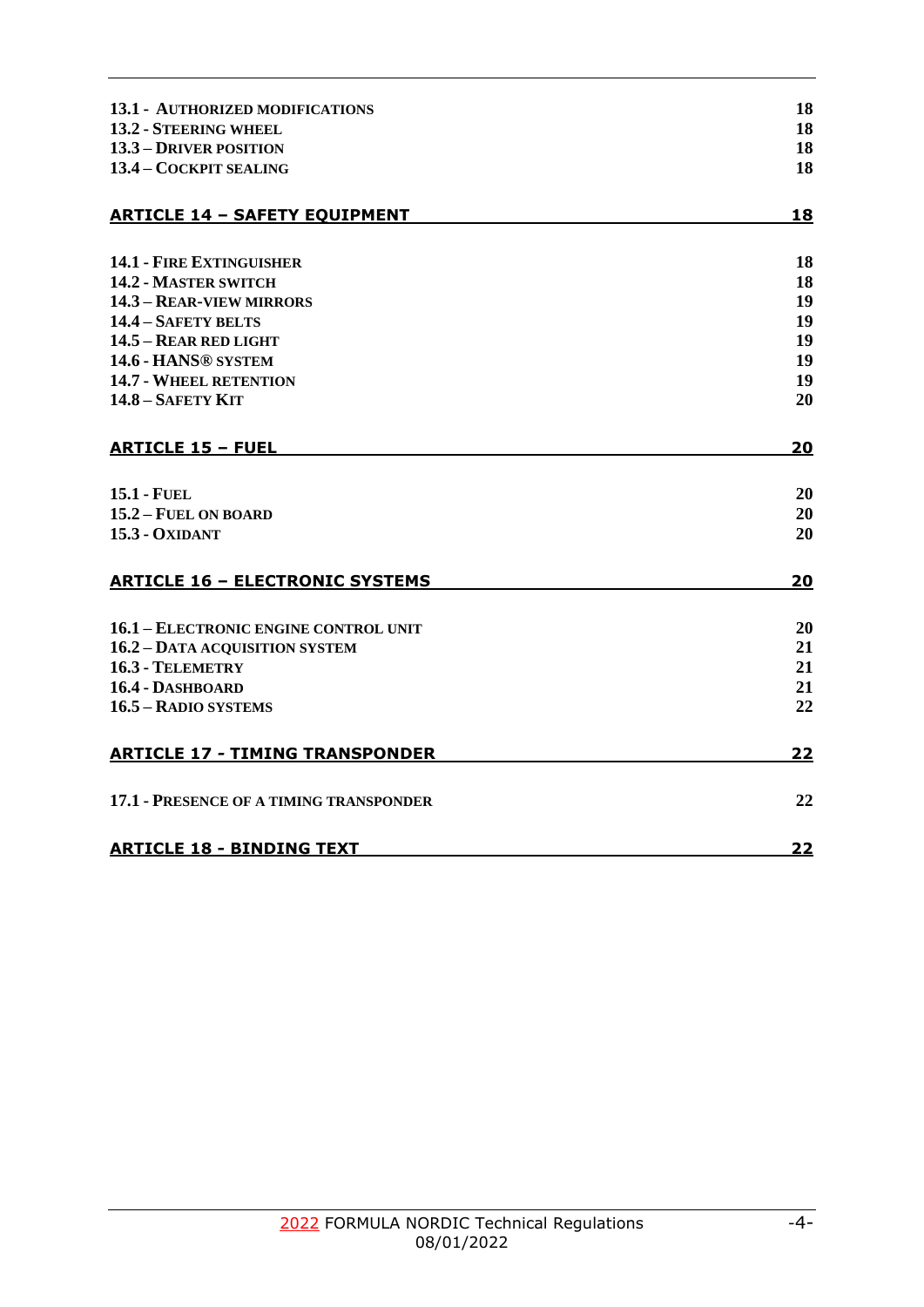# **ARTICLE 1 – DEFINITIONS**

# <span id="page-4-1"></span><span id="page-4-0"></span>**1.1 - FORMULA NORDIC car**

Automobile designed only for speed events on a circuit or a closed route. Only FORMULA NORDIC cars marketed by WCR (in cooperation with Svenska Bilsportförbundet, Racingutskottet) and compliant with these Technical Regulations, as well as the 2014 UK edition of the Nomenclature, will be authorized to take part in the 2022 FORMULA NORDIC championship.

# <span id="page-4-2"></span>**1.2 - Bodywork**

All entirely-sprung parts of the FORMULA NORDIC car in contact with the external air system, except for the roll structures and those parts incontestably associated with the mechanical functioning of the engine, the transmission and the running gear.

Radiators are considered as part of the bodywork.

# <span id="page-4-3"></span>**1.3 – Tyres**

| New tyre:        | tyre which has not been used, supplied by the<br>distributor selected by the organizer for the<br>event in question (or WCR practice session).   |
|------------------|--------------------------------------------------------------------------------------------------------------------------------------------------|
| Registered tyre: | tyre that has previously been registered for an<br>event, group tests or official practice sessions,<br>irrespective of having been used or not. |

# <span id="page-4-4"></span>**1.4 - Event**

An event will be made up of the qualifying sessions and race(s). An event begins with the start of preliminary Scrutineering and ends with the opening of the Parc Fermé period at the end of the last race.

# <span id="page-4-5"></span>**1.5 - Minimum weight**

The weight of the FORMULA NORDIC car at any moment of an event, without fuel or driver.

# <span id="page-4-6"></span>**1.6 – Racing weight**

The weight of the FORMULA NORDIC car in running order, with the driver and his/her race equipment on board, with the remaining fuel in the tank. Article 1.5 still applies.

# <span id="page-4-7"></span>**1.7 - Cockpit**

The section which houses the driver.

# <span id="page-4-8"></span>**1.8 - Survival cell**

The continuous closed structure containing the fuel tank and cockpit.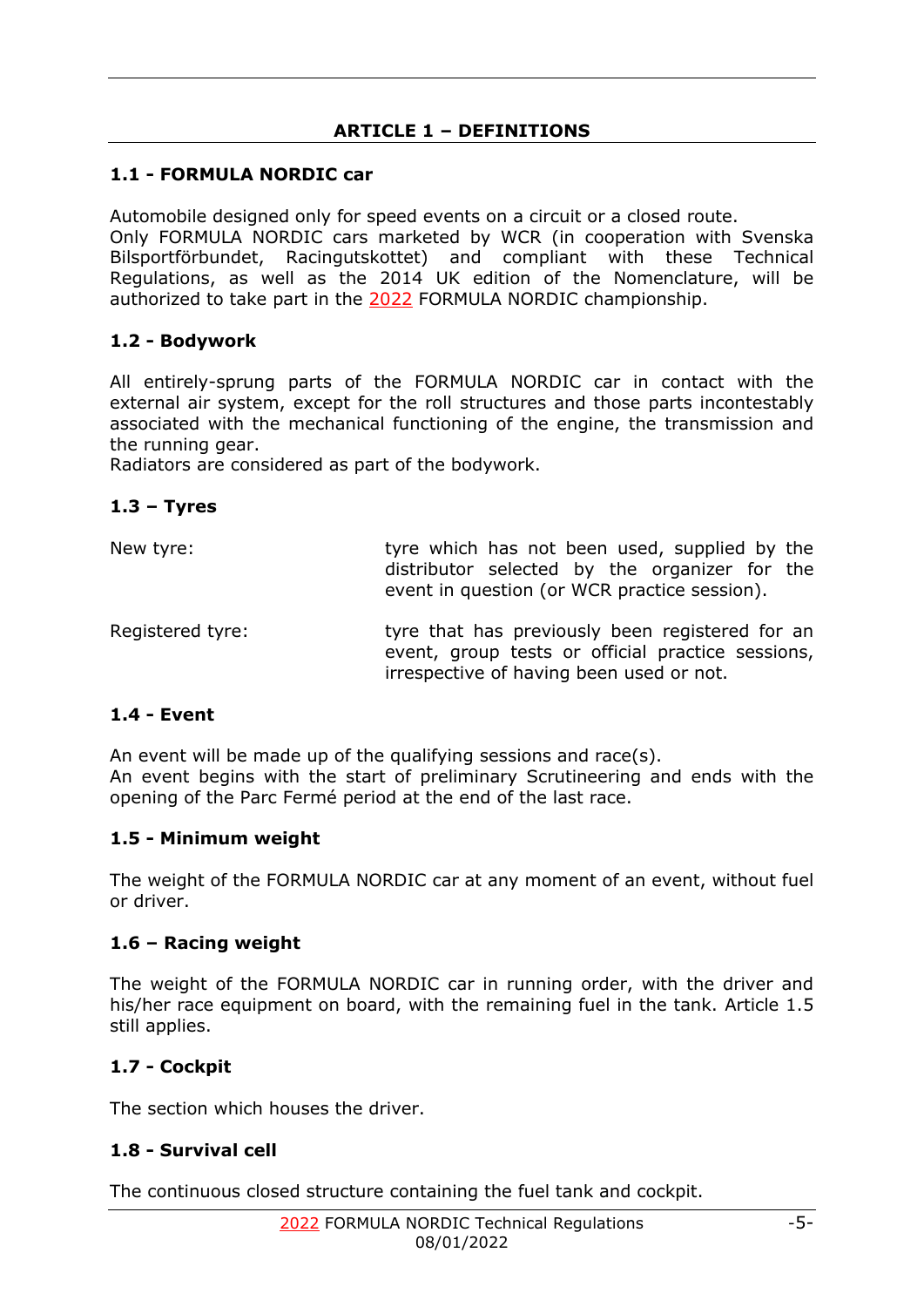# <span id="page-5-0"></span>**1.9 - Telemetry**

Data transmission between a FORMULA NORDIC car in movement and an independent unit.

## <span id="page-5-1"></span>**1.10 - Data acquisition system**

On-board vehicle data recording system. This system is connected to a computer in order to retrieve and analyze recorded data.

## <span id="page-5-2"></span>**1.11 - Cockpit protection**

Non-structural elements situated in the cockpit whose only purpose is to increase driver comfort and safety. Any equipment of this type must be fire resistant and be able to be removed quickly, without tools.

#### <span id="page-5-3"></span>**1.12 - Camera**

<span id="page-5-4"></span>According to "Tävlingsregler Mästerskapsracing 2022".

#### **ARTICLE 2 - REGULATIONS**

No car may take part in an event until it has first been approved by the Scrutineers.

At any time during an event, FORMULA NORDIC/SBF Scrutineers may:

- **a)** check the compliance of a car,
- **b**) require a car to be dismantled by the Competitor to make sure that the conditions of eligibility or compliance are fully satisfied,
- **c)** insist that a Competitor provides them with any sample, part or component that they deem to be necessary.

At the end of each qualifying practice session or at the finish of each race, cars will be placed under Parc Fermé rules and must be available for scrutineering. A Team manager is required to be present, nearby but outside the Parc Fermé, during Scrutineering. Any intervention in the Parc Fermé (including tyre pressure tests by a team member) is subject to the approval of and under the control of a FORMULA NORDIC/SBF Scrutineer.

Scrutineering shall be carried out by duly appointed officials who alone are authorized to give instructions to the Competitors.

The Organizers of the FORMULA NORDIC championship will publish the Scrutineers' conclusions, regarding technical compliance checks carried out on the cars, after each event. These results will not include specific numerical data except where a car is adjudged to be non-compliant with the Technical Regulations.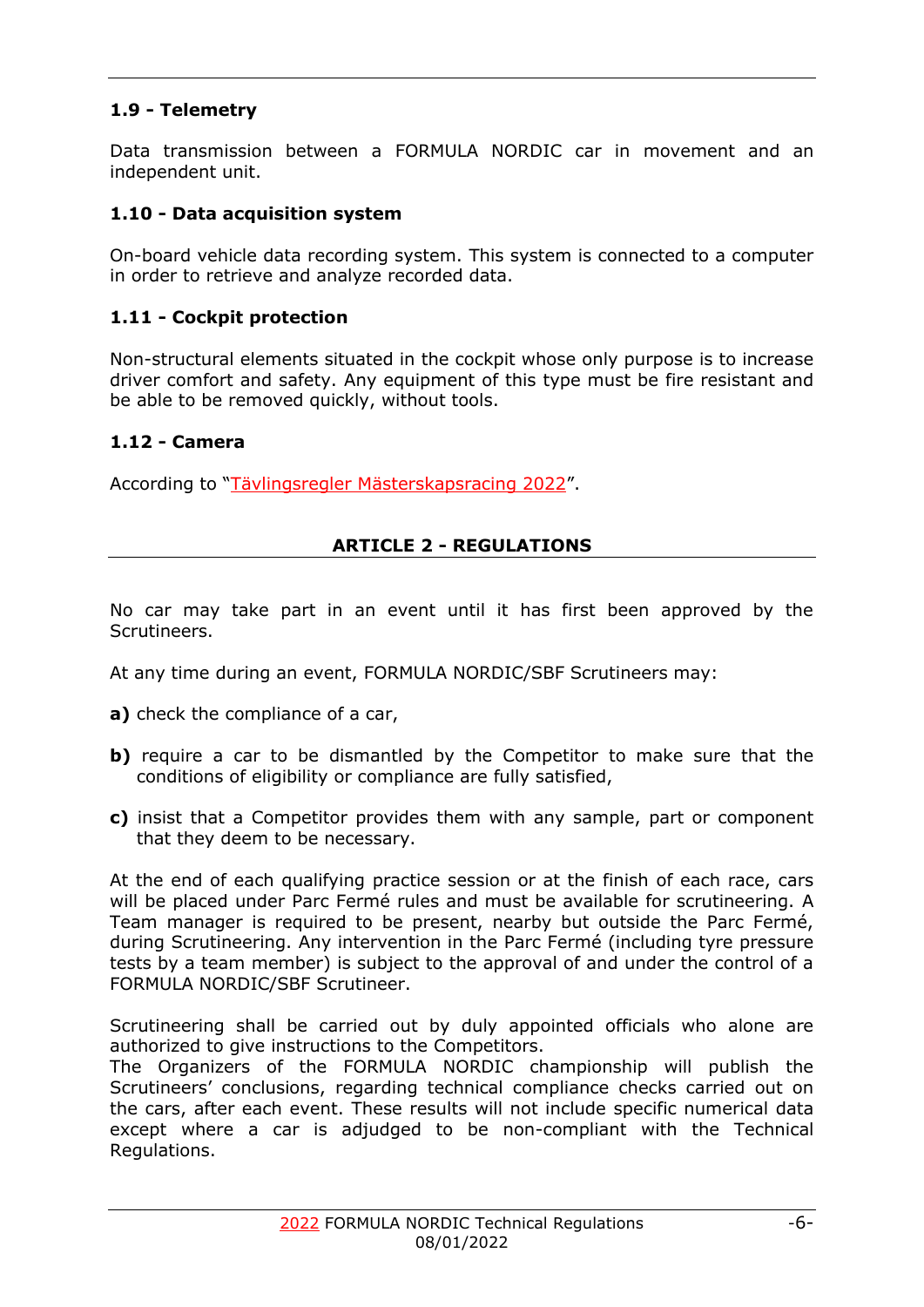# <span id="page-6-0"></span>**2.1 - Role of the ASN and WCR**

The technical regulations applying to the FORMULA NORDIC are issued by WCR in agreement with the ASN.

# <span id="page-6-1"></span>**2.2 - Publication date for amendments**

Throughout the year, WCR, in agreement with the ASN, will publish any changes to these regulations.

Changes made for safety reasons can come into effect without prior notice.

# <span id="page-6-2"></span>**2.3 – Permanent compliance with the regulations**

FORMULA NORDIC cars must comply with these regulations in their entirety, throughout an event. Competitors must ensure that their cars respect compliance and safety conditions at all times, throughout an event.

Presenting a car for preliminary Scrutineering will be considered as an implicit statement that the car is in compliance with the regulations.

**Note:** preliminary Scrutineering is mainly focused on the eligibility of cars for their participation in an event in terms of safety. Any potential observation made by the Scrutineers on racing and technical regulations is provided for information purposes; restoring the vehicle to a state of compliance is a requirement to be able to take part in qualifying practice sessions and races.

# <span id="page-6-3"></span>**2.4 – Seals**

The engine must be sealed at all times. Supplementary components may be sealed at any moment of an event. These seals must stay intact until authorization from the FORMULA NORDIC/SBF Scrutineers is given to remove them.

The state of the seals is the responsibility of the Competitor. Any absence or damage will automatically result in a penalty that can extend to exclusion from the championship.

Any missing or damaged seal will be considered non-compliant with the technical regulations.

The presence of seals is just a presumption of conformity. As part of Scrutineering, the sealed parts may be completely removed and if any noncompliance is observed, the presence of seals will not be accepted as an argument for defence.

# <span id="page-6-4"></span>**2.5 - Measurements**

All size measurements (geometric) must be taken when the car is stationary on a flat, horizontal and hard surface.

All height measurements will be made when the car is in normal racing condition.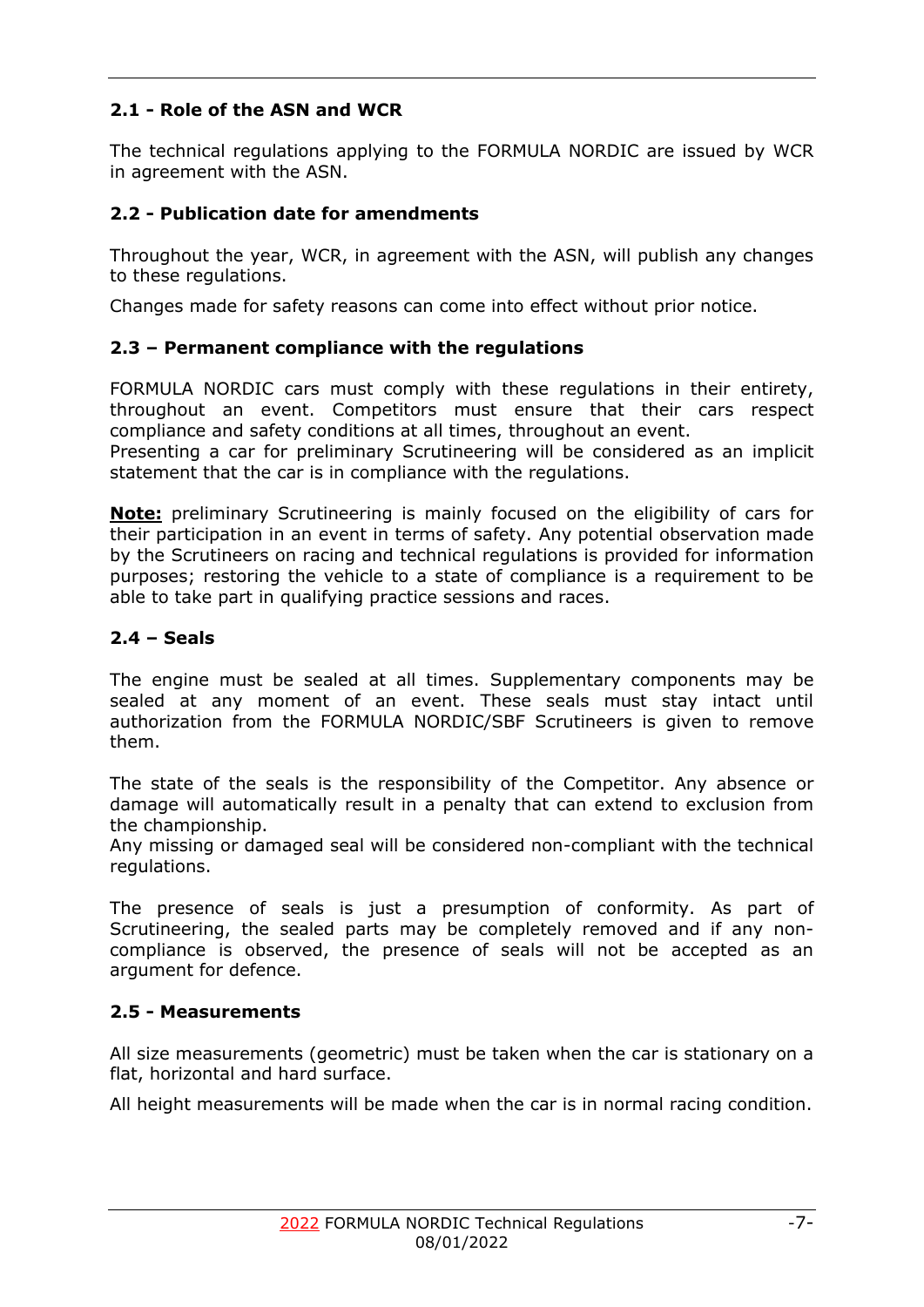# <span id="page-7-0"></span>**2.6 - Technical passport**

The FORMULA NORDIC/SBF Scrutineers in charge of the championship will fill out a technical passport during preliminary scrutineering at the time of the vehicle's first participation in said Championship.

Remarks added to this passport must be signed by a representative or the Competitor at each event.

This passport will remain at the disposal of the Scrutineers, but may be handed to the Competitor on request.

# <span id="page-7-1"></span>**2.7 - Principles of the technical regulations**

Scrutineering may consist of comparing the part to be checked against the same new genuine FORMULA NORDIC part.

Some parts are identified by specific markings (hologram or engraving). These markings guarantee that the relevant parts are genuine and must be used. Any relevant part which does not feature these markings will be considered to be technically non-compliant.

| <b>CATEGORY "A"</b> | No modifications are authorized. The parts classified in<br>this category must be the genuine parts designed for the<br>FORMULA NORDIC, and remain in their original positions<br>and fulfil the functions for which they were originally<br>intended.                                                                                                                                 |
|---------------------|----------------------------------------------------------------------------------------------------------------------------------------------------------------------------------------------------------------------------------------------------------------------------------------------------------------------------------------------------------------------------------------|
| <b>CATEGORY "B"</b> | Parts in category "A" which are subject to specific<br>requirements. Only the modifications or requirements<br>indicated in the regulations or in the 2014 UK edition of<br>the FORMULA NORDIC Nomenclature are authorized.                                                                                                                                                            |
| <b>CATEGORY "C"</b> | The parts classed in this category are considered to be<br>unrestricted, on the express condition that the original<br>function is not bypassed and that no supplementary<br>functions are added. They must be present in their<br>original locations. Adapted parts are permitted, but must<br>be submitted for approval to the FORMULA NORDIC/SBF<br>Scrutineers prior to their use. |

The set of items or subassemblies that make up a part or assembly are deemed to belong to the same category as the part or assembly in question.

All the parts that are not represented in the nomenclature systematically belong to category "A" unless otherwise indicated.

The illustrations of the parts shown are intended to aid and facilitate understanding of the nomenclature. These drawings are under no circumstances to be used as a basis for comparison with the genuine parts of the vehicle.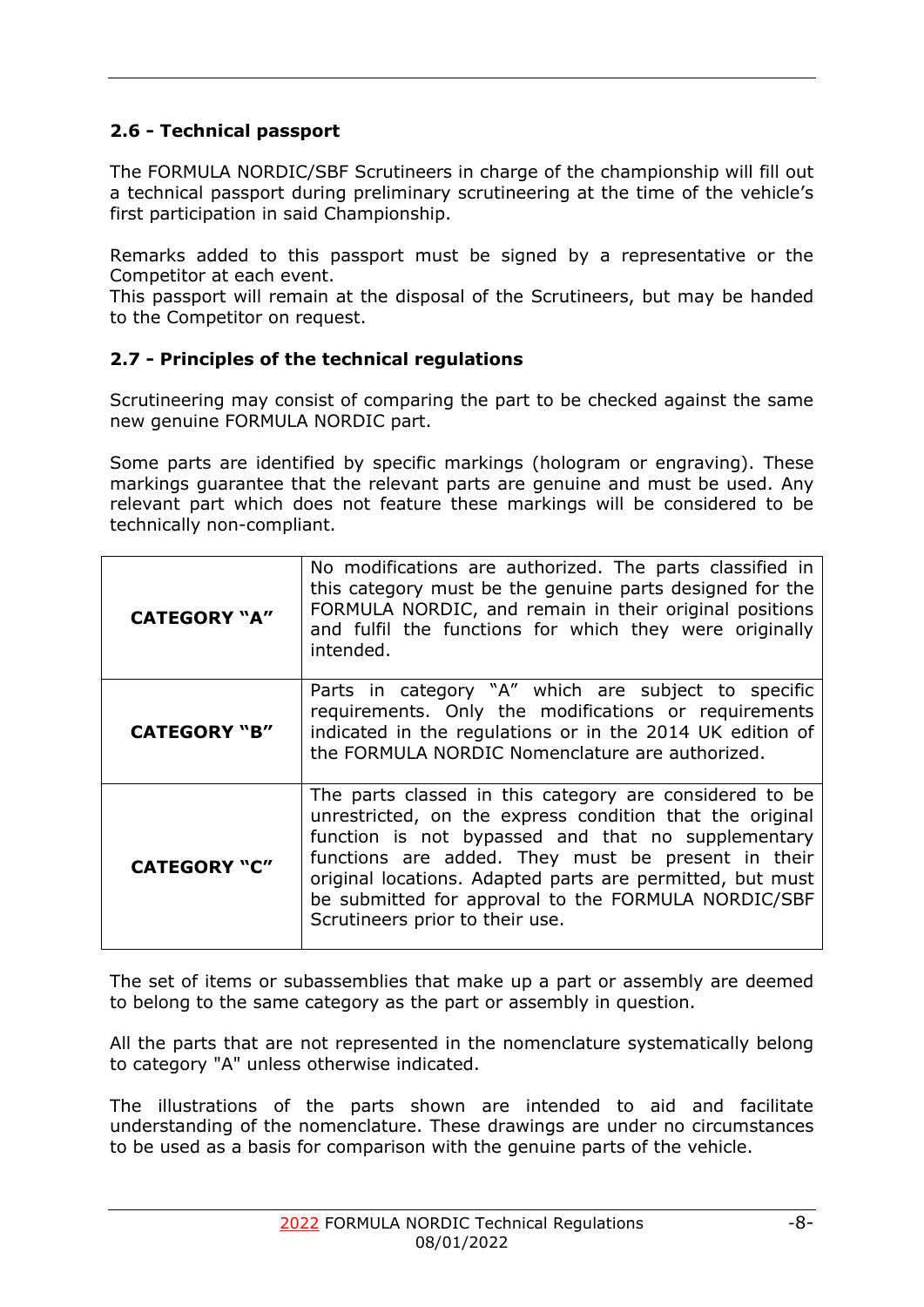Note: Any addition of parts or assembly of parts that do not feature in the nomenclature must be approved by FORMULA NORDIC/SBF technical delegate.

# **Fastenings (nuts and bolts) and ball joints**

Fastenings and ball joints belong to category "C" unless otherwise stated in the nomenclature.

Being classified in category "C", they are unrestricted, provided they comply with the following criteria:

- the original diameters,

- the original thread pitch,

- The material used must be steel, and be of equal or superior quality to that used on the original part; other materials are forbidden (e.g.: titanium)

All types of fastenings (bolts, nuts, and studs) are authorized, except in specific cases mentioned in the nomenclature.

To ensure the screws are tightened, the use of safety wire is authorized.

Screws used for adjustments to the set-up of a component belong to category "A" unless otherwise stated in the nomenclature.

#### **Washers**

They belong to category "C" unless otherwise stated in the nomenclature and may be removed.

The addition of washers is authorized only for mechanical assemblies.

Washers may not be used to adjust the settings unless specified otherwise in the parts list.

#### **Electrical wiring harness**

All electrical wiring harnesses must be genuine. The wiring harnesses may be protected by non-retractable sheathes.

#### **Protective covers**

The addition of any kind of protective cover to the vehicle's mechanical components is authorized unless specified otherwise in these regulations. The protective covers must only be used to protect the components to which they are affixed.

For the purposes of driver comfort, protective covers may be added to the driver cell. It must be possible to remove them rapidly without the need for tools.

#### **Bodywork**

All external parts of the bodywork must be painted and/or decorated with adhesive strips.

Repairs to bodywork components and their mountings are authorized only for the purposes of ensuring the correct assembly and adjustment of bodywork components.

Such modifications must be approved by the FORMULA NORDIC/SBF Scrutineers.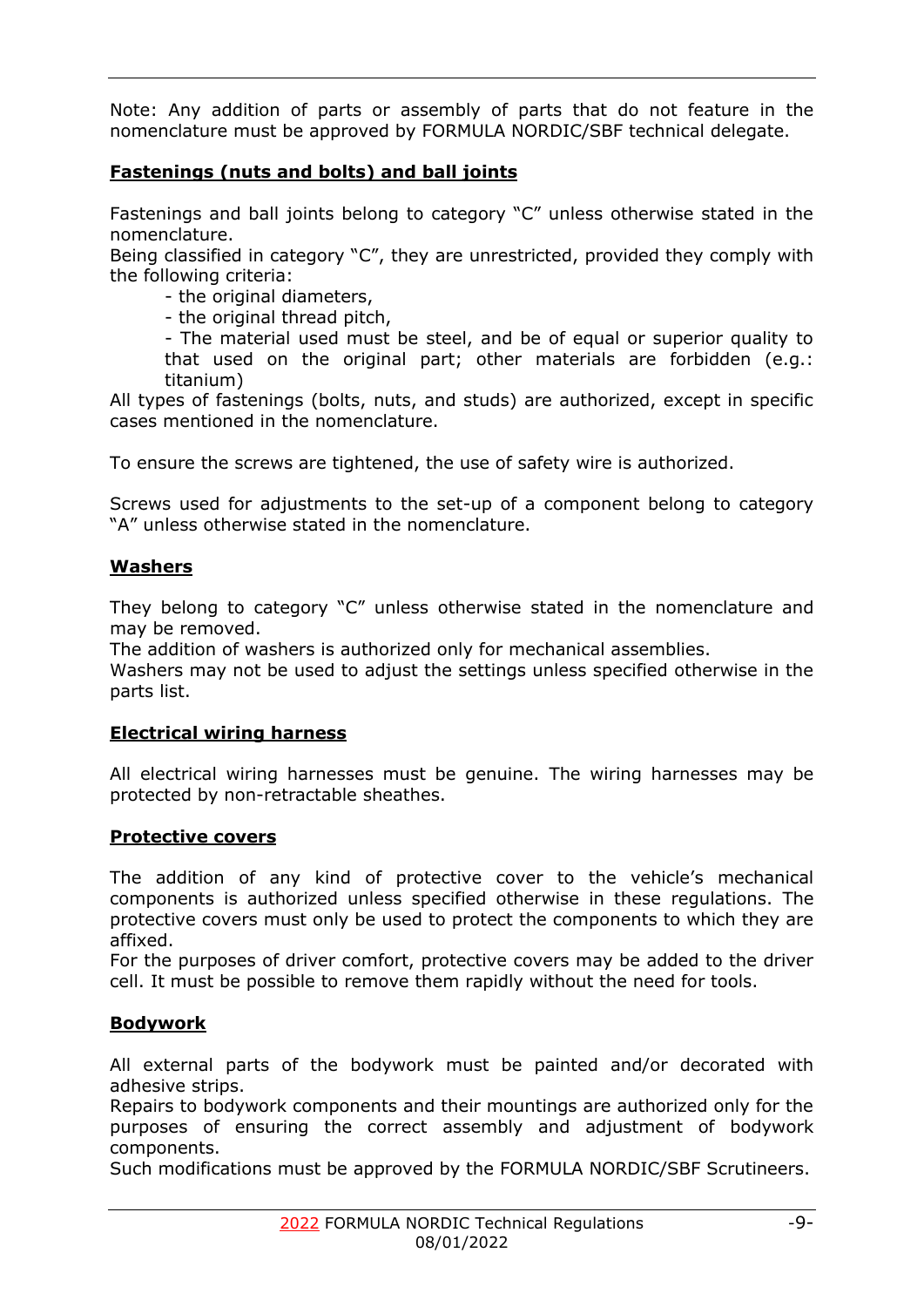# <span id="page-9-0"></span>**2.8 - Repairs**

Any spare part used must observe the same criteria as outlined above, relative to the category that the replaced part comes under. Parts classed in category "A" or "B" must be genuine RENAULT SPORT parts and appear in the 2016 edition of the FORMULA NORDIC spare parts catalogue.

**The driver and his Competitor will be held responsible for the permanent compliance of their car and any spare parts used on it; they must therefore assure themselves of their technical compliance before use.**

Any work on the car must be carried out in accordance with methods defined by the various technical documents issued by RENAULT SPORT/ WCR and with these Regulations, in order to keep the original vehicle configuration.

**Where it should prove impossible to fit any given genuine part in place of the part being replaced without modification, this part should not under ANY CIRCUMSTANCES be used, and should be exchanged at the FORMULA NORDIC´S racing spare parts shop, after having informed the FORMULA NORDIC/ASN Scrutineer.**

During an event, any car that, having been approved by the Scrutineers, undergoes repairs or modification whose nature may affect its safety or technical compliance or which is involved in an accident with similar consequences must be presented again to the Scrutineers by the Competitor for a new approval.

# <span id="page-9-1"></span>**2.9- Bulletin of Mandatory updates**

Always make sure you have all the mandatory updates on your car from the list of bulletins up to date 2022.

# **ARTICLE 3 - CHASSIS and BODYWORK**

# <span id="page-9-3"></span><span id="page-9-2"></span>**3.1 - Authorized modifications**

- 3.1.1 The elements making up the bodywork may be repaired without changing the shape or weight.
- 3.1.2 The front crash-box may be repaired according to the procedure indicated in the FORMULA NORDIC User Manual (2014 v1.1 edition).
- 3.1.3 Adhesive tape may be put on the bodywork but only on fastening elements or other vulnerable leading or trailing edges. In all circumstances, the only purpose of adhesive tape must be to protect the element onto which it has been applied. It must not in any circumstance join various bodywork elements.

Only the modifications described in the FORMULA NORDIC nomenclature (2014 UK edition) are authorized.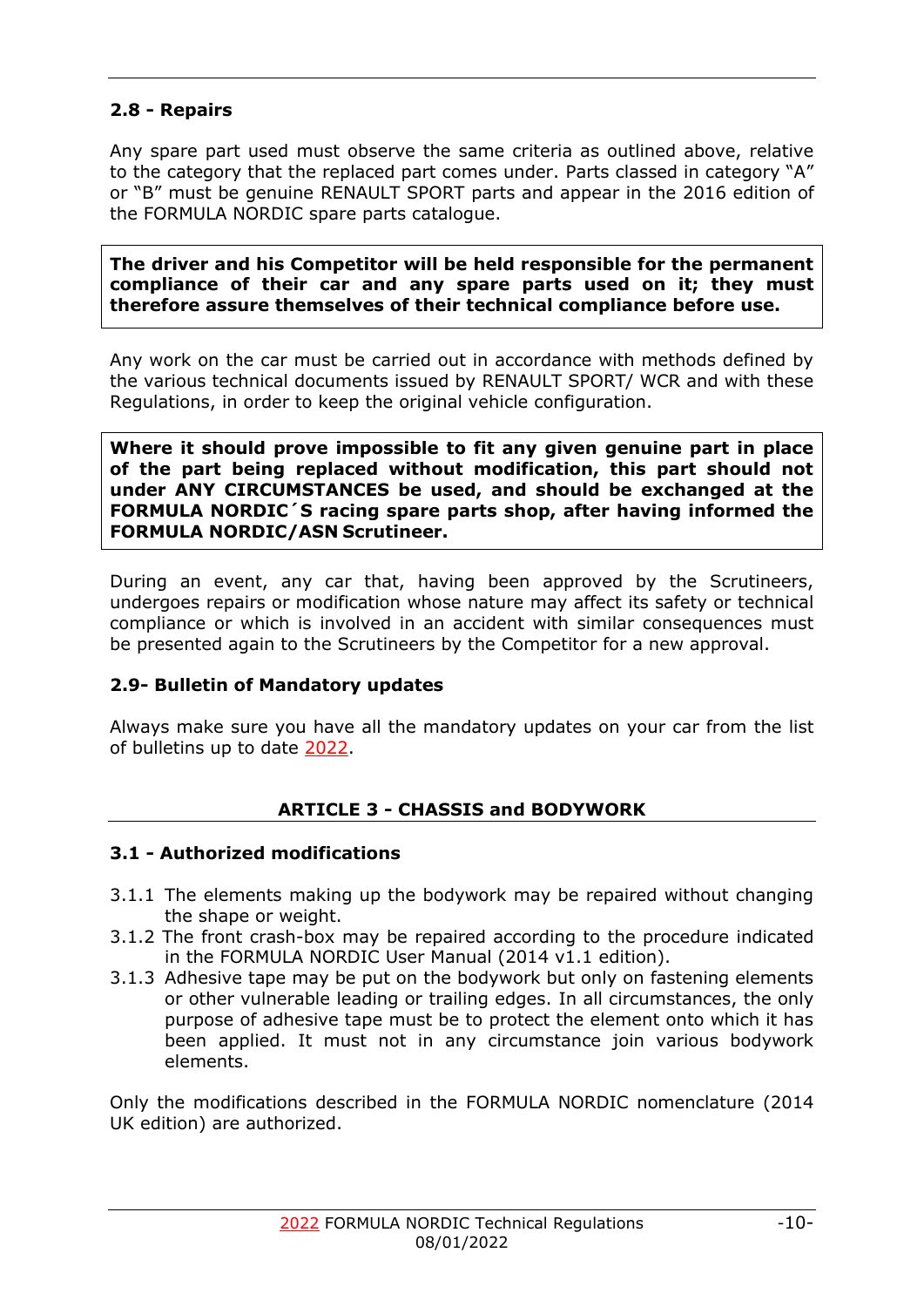# <span id="page-10-0"></span>**3.2 - Survival cell**

- 3.2.1 Any repairs to the survival cell or to the front protector must be carried out by the manufacturer or its designated representative.
- 3.2.2 Any repairs to the survival cell or to the front protector must be declared in writing by the Competitor to the FORMULA NORDIC/SBF Scrutineers. They will be recorded on the vehicle's technical passport and checked by a FORMULA NORDIC/SBF Scrutineer.
- 3.2.3 The car will not be allowed to take part in a subsequent event if this is ruled out by the notes on the technical passport.

# <span id="page-10-1"></span>**3.3 - Bodywork and dimensions**

Bodywork parts must keep:

- Their original dimensions
- Their original mountings
- Their original locations

# <span id="page-10-2"></span>**3.4 – Identification of the bodywork**

The presence of bodywork component identification holograms is mandatory at all times.

The driver and competitor are responsible for the state of the identification marks. They must be visible.

# <span id="page-10-3"></span>**3.5 – Ground-facing bodywork**

3.5.1 Undertray panels.

The undertray panels may be surfaces which come in contact with the ground. The minimum thickness of the two undertray panels is 4 mm thick. This shall be checked along the median line of the panels by drilling a hole of a maximum of 10 mm in diameter at least 7 cm from the ends of the panel.

# <span id="page-10-4"></span>**3.6 - Aerodynamic influence**

Use of the genuine wing profiles is mandatory. Their setup must be compliant with the possibilities stated in the FORMULA NORDIC User Manual (2014 v1.1) edition).

Any individual part of the car which affects its aerodynamic performance:

- must be tightly fixed onto a totally suspended part of the car (tightly fixed means it should have no freedom of movement);
- must remain immobile in relation to the suspended part of the car.

# **ARTICLE 4 – WEIGHT**

# <span id="page-10-6"></span><span id="page-10-5"></span>**4.1 - Minimum weight**

The minimum weight of the car is 490 kg (four hundred and ninety kilograms). This weight applies to the FORMULA NORDIC in accordance with article 1.5.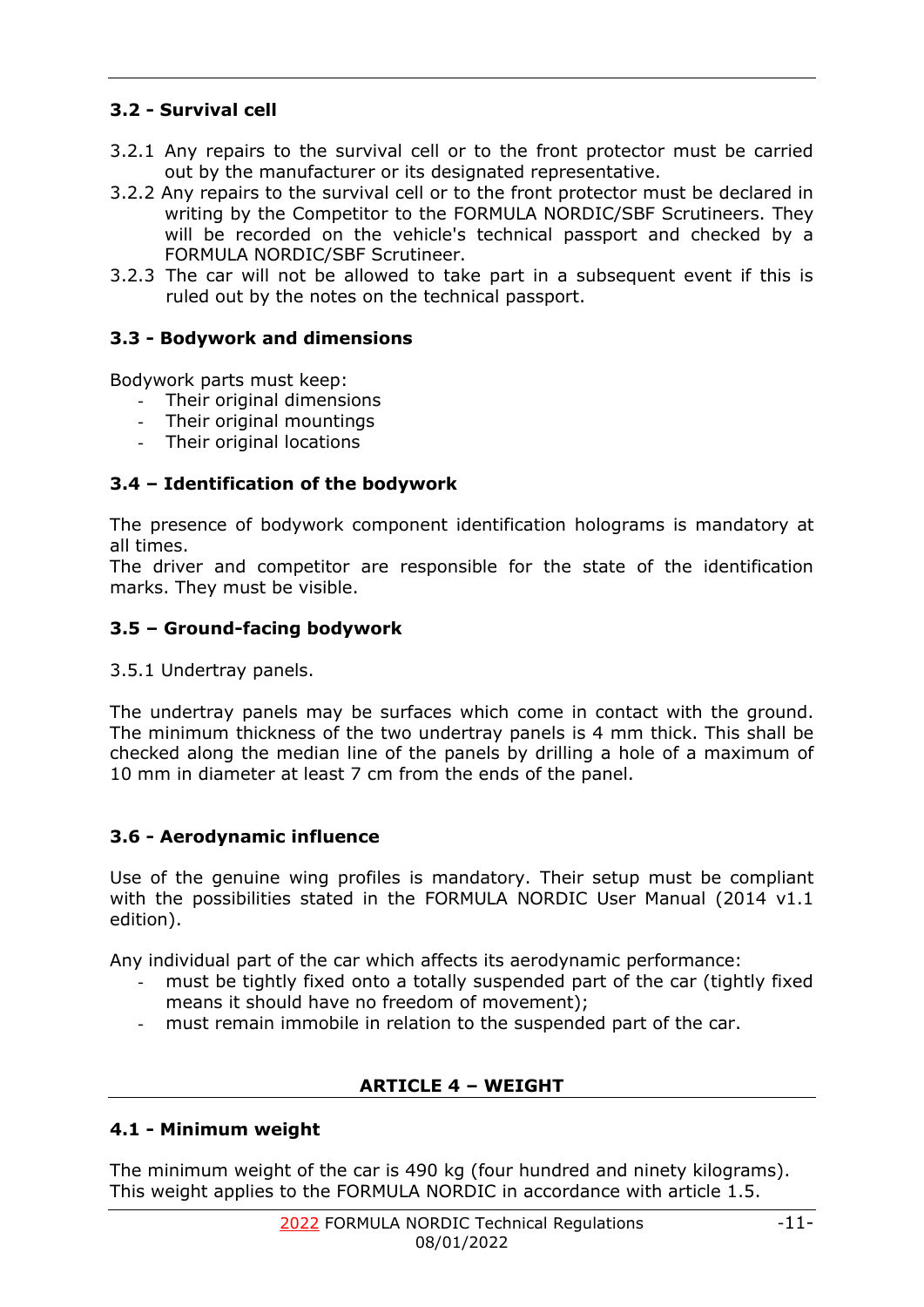# <span id="page-11-0"></span>**4.2 – Racing weight**

The minimum weight of FORMULA NORDIC cars, driver and his/her full equipment, must be no less than 567 kg (five hundred and sixty-seven kilograms).

This weight applies to FORMULA NORDIC cars that have just taken part in a qualifying session or a race.

# <span id="page-11-1"></span>**4.3 - Ballast**

If ballast is required to achieve the minimum weight, this must be in the form of official ballast plates (1kg, 2kg, 5 kg and 10kg).

Ballast can be used up to a limit of 20 kg as long as it is fixed in such a way that tools are required to remove it.

Its location on the vehicle is indicated in the FORMULA NORDIC User Manual (2014 v1.1 edition).

It must be possible to apply seals to the ballast, should this be deemed necessary by the FORMULA NORDIC/SBF Scrutineers.

If the FORMULA NORDIC car carries ballast in order to meet the weight required by the regulations, a MANDATORY declaration must be made by the Competitor about this ballast to the FORMULA NORDIC/SBF Scrutineers in charge of the championship.

# <span id="page-11-2"></span>**4.4 - Additions during the race and qualifying**

Without specific authorization from the FORMULA NORDIC/SBF Scrutineer, the addition, during qualifying sessions and the race, of any liquid or other material whatsoever, is forbidden until the end of the Parc Fermé period.

# <span id="page-11-3"></span>**4.5 - Weight checks**

Weight checks can be performed at any time during an event, with the driver on board and the remaining liquid in the tanks (on the understanding that it is forbidden to add any oil, fuel, other liquids or extinguishing fluid before weighing).

#### **ARTICLE 5 - ENGINE**

# <span id="page-11-5"></span><span id="page-11-4"></span>**5.1 – Authorized engine**

Only the RENAULT SPORT type K4MRS engine is authorized.

Only one engine may be used in the same FORMULA NORDIC car during a race; the replacement of the engine is only authorized in the following circumstances:

- engine failure observed by a WCR representative.
- engine breakage.

If the bodyshell is replaced, only the engine initially registered for the shell being replaced may be used.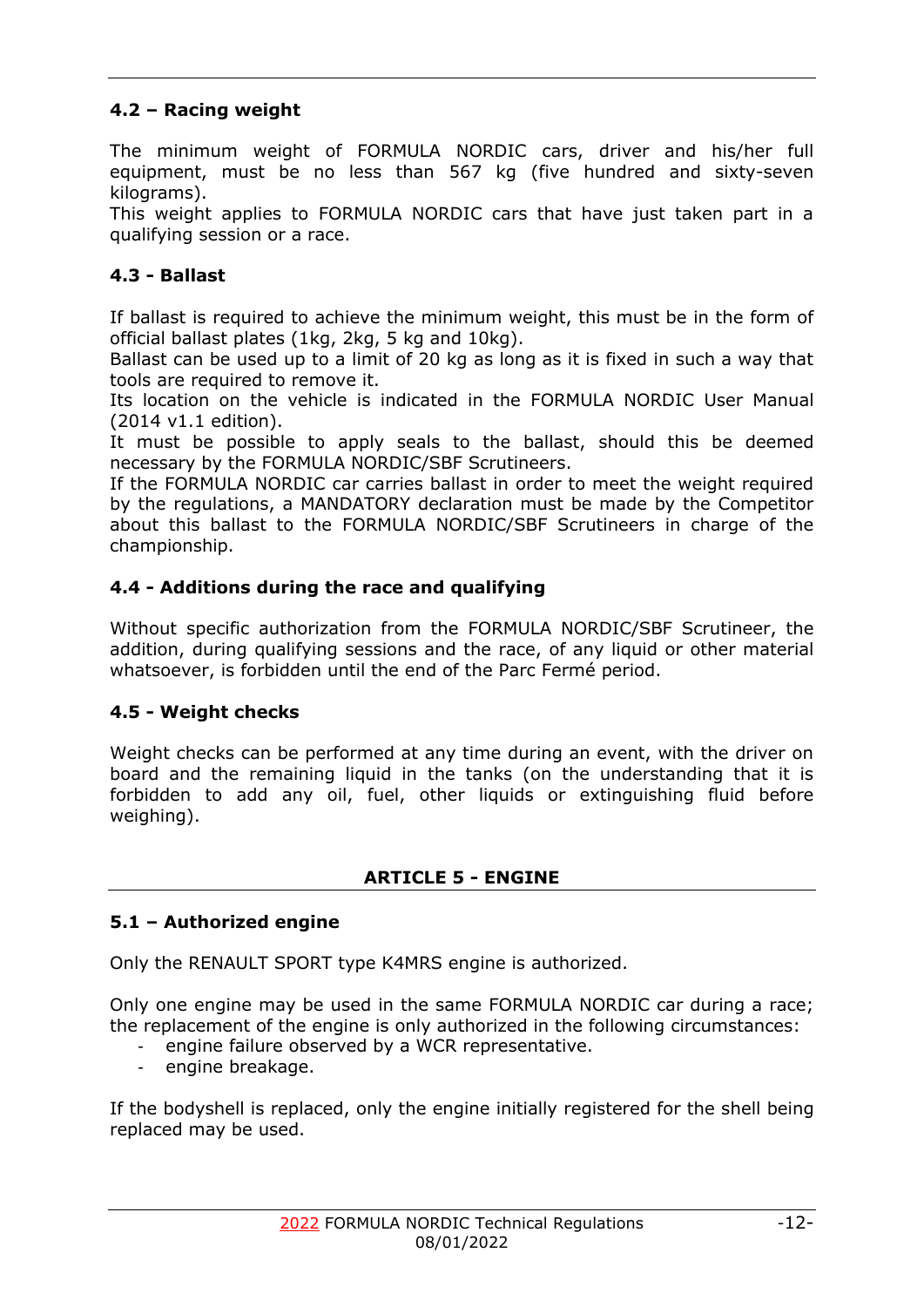Any replacement of the engine must be declared by the Competitor to the Scrutineers. They alone will be authorized to provide written approval for the replacement.

Any engine that is replaced without the approval of the FORMULA NORDIC/SBF Scrutineer shall be considered to be technically non-compliant.

Only engines with FORMULA NORDIC/SBF 2022 seals will be allowed to be used in the 2022 championship.

Any engine not sealed or whose origin is unknown or different to that stated above, or where one or more seals are missing, will not under any circumstance be allowed to be used in the 2022 championship and will be considered to be technically non-compliant.

The state of the seals and their presence are the responsibility of the driver and Competitor. Any engine not sealed shall be considered to be technically noncompliant.

#### <span id="page-12-0"></span>**5.2 - Maintenance of the RENAULT SPORT K4MRS engine**

The FORMULA NORDIC K4MRS engine is sealed when delivered. All repairs or servicing of the engine must be performed by Ultra Motors AB in Södertälje who is the only approved engine partner.

#### <span id="page-12-1"></span>**5.3 – Exhaust system**

Use of the Exhaust Muffler and Pipe V2014 ref: G04-06C002V3 (n°2) + Catalyser Collar V2014 G04-06C008V1 exhaust system is mandatory.

5.3.1 - 2014 exhaust support fitting update MANDATORY FROM AUGUST 11<sup>th</sup> 2014: BT\_2014\_FR16\_4\_UK

#### <span id="page-12-2"></span>**5.4 - Engine removal and allocation**

WCR reserves the right to extend the requirement to change engine based on criteria which may be as follows:

- Championship standings,
- Race results at the previous events.

This change must be made before the next event (under no circumstances during the course of an event).

# **ARTICLE 6 – FUEL FEED SYSTEM**

# <span id="page-12-4"></span><span id="page-12-3"></span>**6.1 - Fuel tank**

Use of the genuine FORMULA NORDIC fuel tank is mandatory.

Reminder of FIA regulations :

Rubber bladders must bear a code showing the name of the manufacturer, the specifications under which the tank was made and the date of manufacture.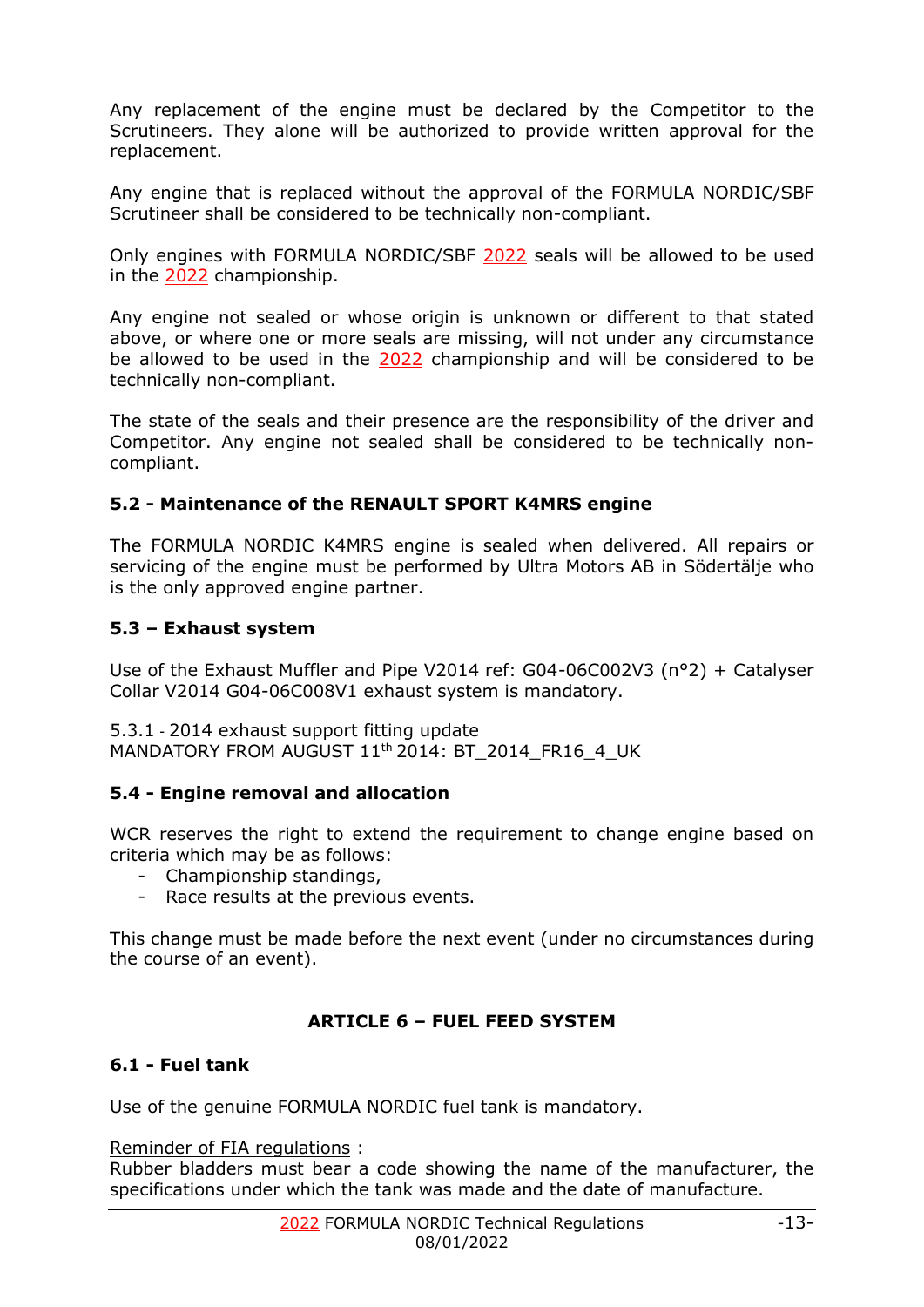No rubber bladder must be used more than five years after the manufacture date, unless it has been re-certified by the manufacturer for a maximum extension period of two years.

# <span id="page-13-0"></span>**6.2 – Fittings and pipes**

Use of the genuine FORMULA NORDIC fittings and pipes is mandatory.

# **6.3 – Fuel line protection**

MANDATORY FROM SEPTEMBER 11<sup>th</sup> 2015: BT\_2015\_FR16\_2\_UK

#### **ARTICLE 7 – LUBRICATION SYSTEM**

<span id="page-13-1"></span>Use of the genuine FORMULA NORDIC lubrication system and peripheral equipment is mandatory.

The oil filter must be a genuine RENAULT part.

#### <span id="page-13-2"></span>**7.1 – Oil catch tank**

The lubrication system features a fresh air vent, which must lead to the FORMULA NORDIC catch tank located in the clutch casing.

# <span id="page-13-3"></span>**7.2 - Oil refilling**

No additional oil may be added during qualifying sessions and the races.

# <span id="page-13-4"></span>**7.3 – Lubricant pipes**

Use of genuine FORMULA NORDIC fittings and pipes is mandatory.

#### <span id="page-13-5"></span>**7.4 - Engine lubricant**

The use of the following engine oil:

# **ELF HTX825 10W60 or ELF HTX860 10W60**

is mandatory.

#### **Lubricant sampling**

The Competitor must take all necessary precautions for it to be always possible to take a lubricant sample from the oil sump of the engine, necessary for analysis during the entire duration of the event.

Three samples will be taken and stored in three new containers:

- sample 1 will be sent to the analysis laboratory.
- sample 2 will be sent to the Competitor;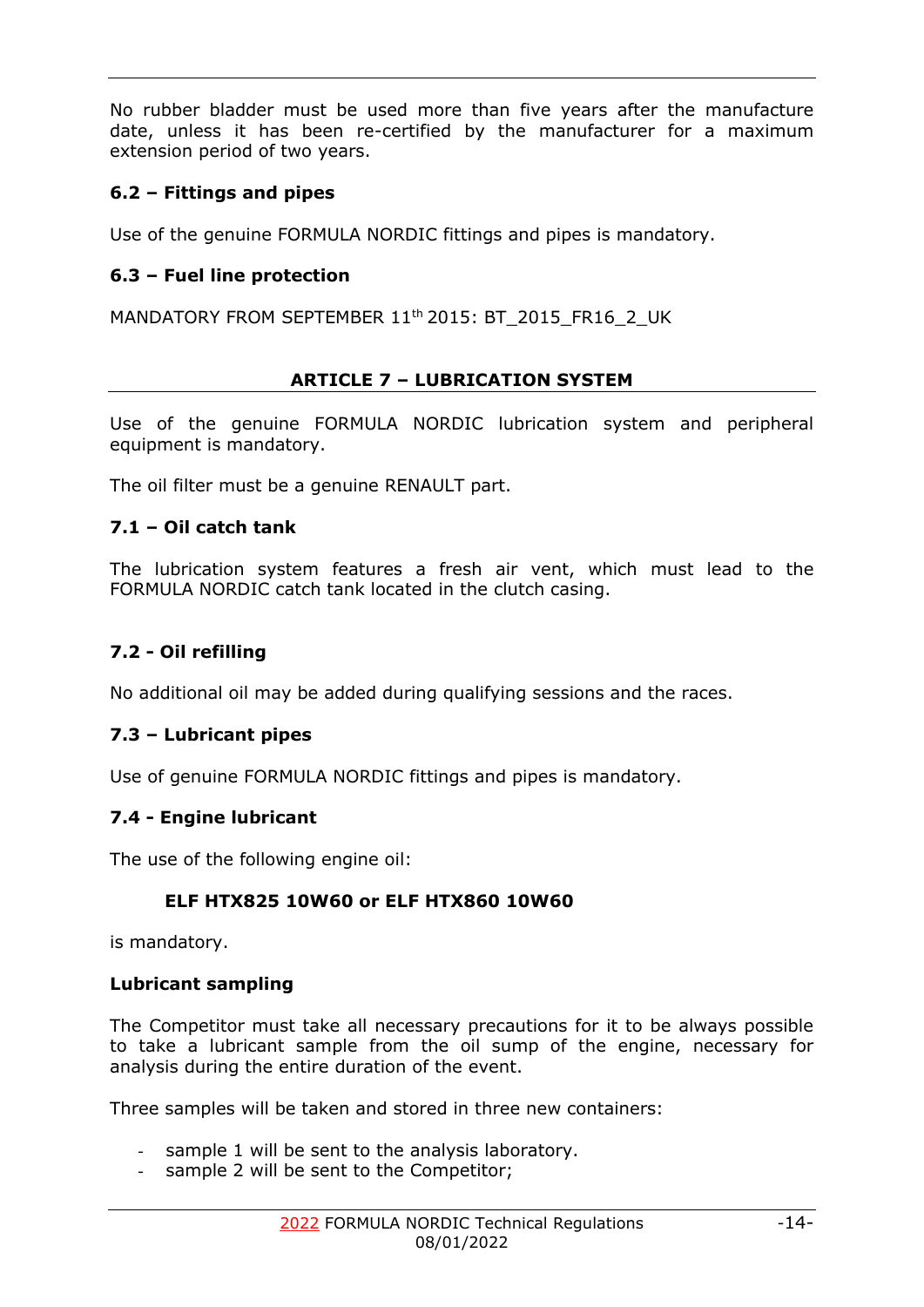sample 3 will be sent for a potential second expert opinion, and kept by the organizers of the 2022 championship.

Containers will be identified and sealed by the FORMULA NORDIC/SBF Scrutineers in the presence of the competitor, or his/her representative.

The origin, transportation or storage of samples 1 and 3 shall not be contested.

Testing of the lubricant sample will be performed by a specialist analysis laboratory.

#### **ARTICLE 8 - ELECTRICAL SYSTEMS**

#### <span id="page-14-1"></span><span id="page-14-0"></span>**8.1 - Starter**

Use of the genuine FORMULA NORDIC starter is mandatory. It must be possible for the driver to operate it when sitting behind the wheel and with his/her safety belts buckled.

#### <span id="page-14-2"></span>**8.2 – Starting the engine**

Engine ignition can be performed either on the starting grid or in the pitlane using an external battery connected to a plug on the vehicle provided specially for this purpose.

#### <span id="page-14-3"></span>**8.3 - Battery**

Use of the genuine battery is mandatory.

It must be fastened in the originally designated position.

<span id="page-14-4"></span>Insulation of the positive terminal is mandatory.

#### **ARTICLE 9 - TRANSMISSION**

#### <span id="page-14-5"></span>**9.1 - Gearbox type:**

Use of the genuine gearbox is mandatory.

#### <span id="page-14-6"></span>**9.2 - Reverse Gear**

All cars must have a properly-functioning reverse gear that can be selected at any moment during the event by the driver when he/she is seated in the normal driving position with the engine running.

#### <span id="page-14-7"></span>**9.3 – Repairs to the gearbox**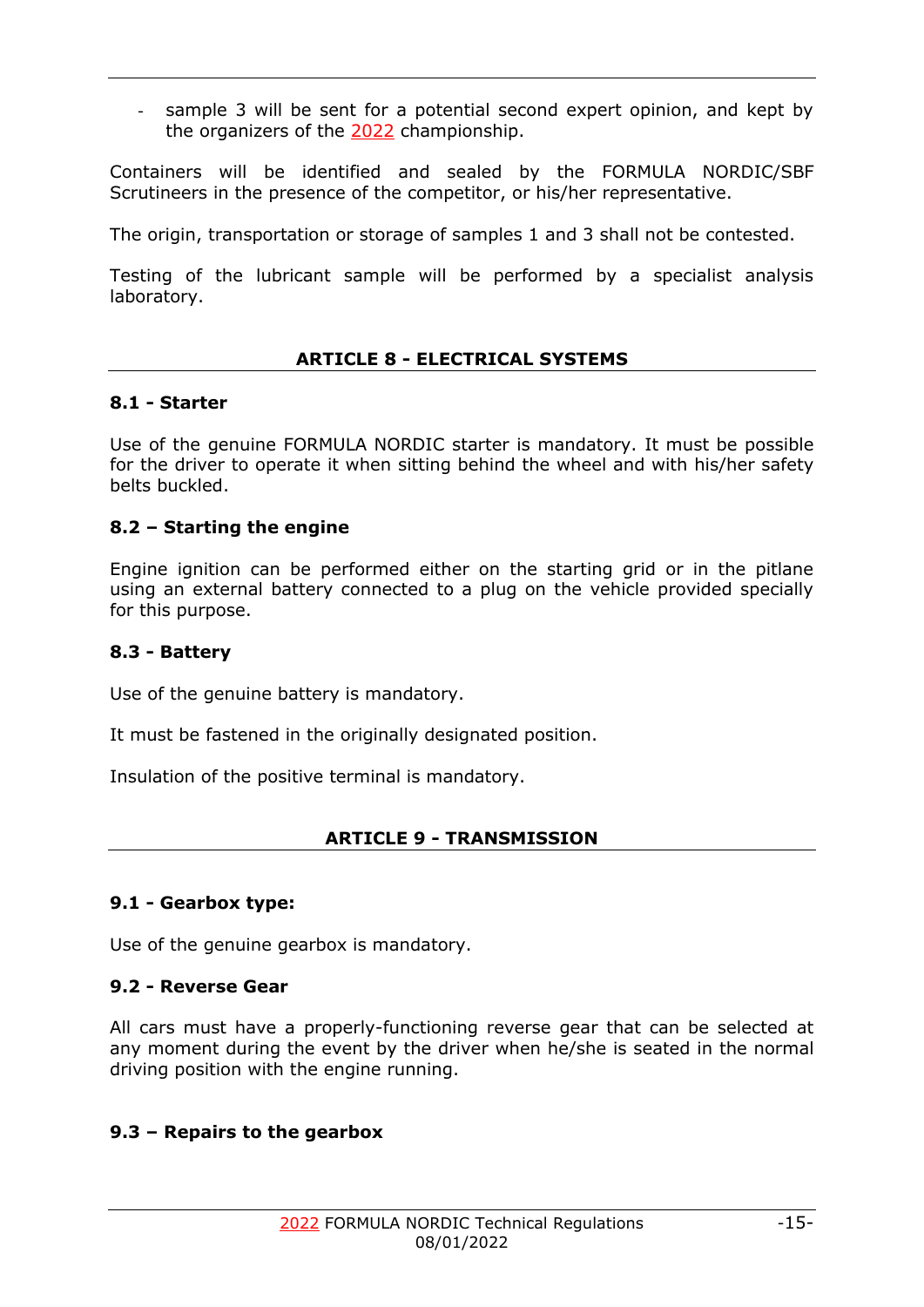Repairs to the gearbox must be performed in accordance with the FORMULA NORDIC User Manual (2014 v1.1 edition), issued to each Competitor during his/her registration for the Championship.

# <span id="page-15-0"></span>**9.4 - Gearbox lubricant**

The use of the following gearbox oil:

# **ELF HTX755 80W140**

is mandatory.

# **Lubricant sampling**

The Competitor must take all necessary precautions for it to be always possible to take a lubricant sample from the oil sump of the gearbox, necessary for analysis during the entire duration of the event.

Three samples will be taken and stored in three new containers:

- sample 1 will be sent to the analysis laboratory.
- sample 2 will be sent to the Competitor;
- sample 3 will be sent for a potential second expert opinion, and kept by the organizers of the 2022 championship.

Containers will be identified and sealed by the FORMULA NORDIC/SBF Scrutineers in the presence of the competitor, or his/her representative.

The origin, transportation or storage of samples 1 and 3 shall not be contested.

Testing of the lubricant sample will be performed by a specialist analysis laboratory.

# **ARTICLE 10 - SUSPENSION AND STEERING SYSTEMS**

<span id="page-15-1"></span>Only the modifications and settings described in the FORMULA NORDIC User Manual (2014 v1.1 edition) are authorized.

# <span id="page-15-2"></span>**10.1 – Chrome-plating of suspension components**

Chrome-plating of steel suspension components is forbidden.

# <span id="page-15-3"></span>**10.2 – Suspension arm**

Use of genuine FORMULA NORDIC suspension components is mandatory.

# <span id="page-15-4"></span>**10.3 - Steering**

Use of genuine FORMULA NORDIC steering components is mandatory.

# <span id="page-15-5"></span>**10.4 – Stop**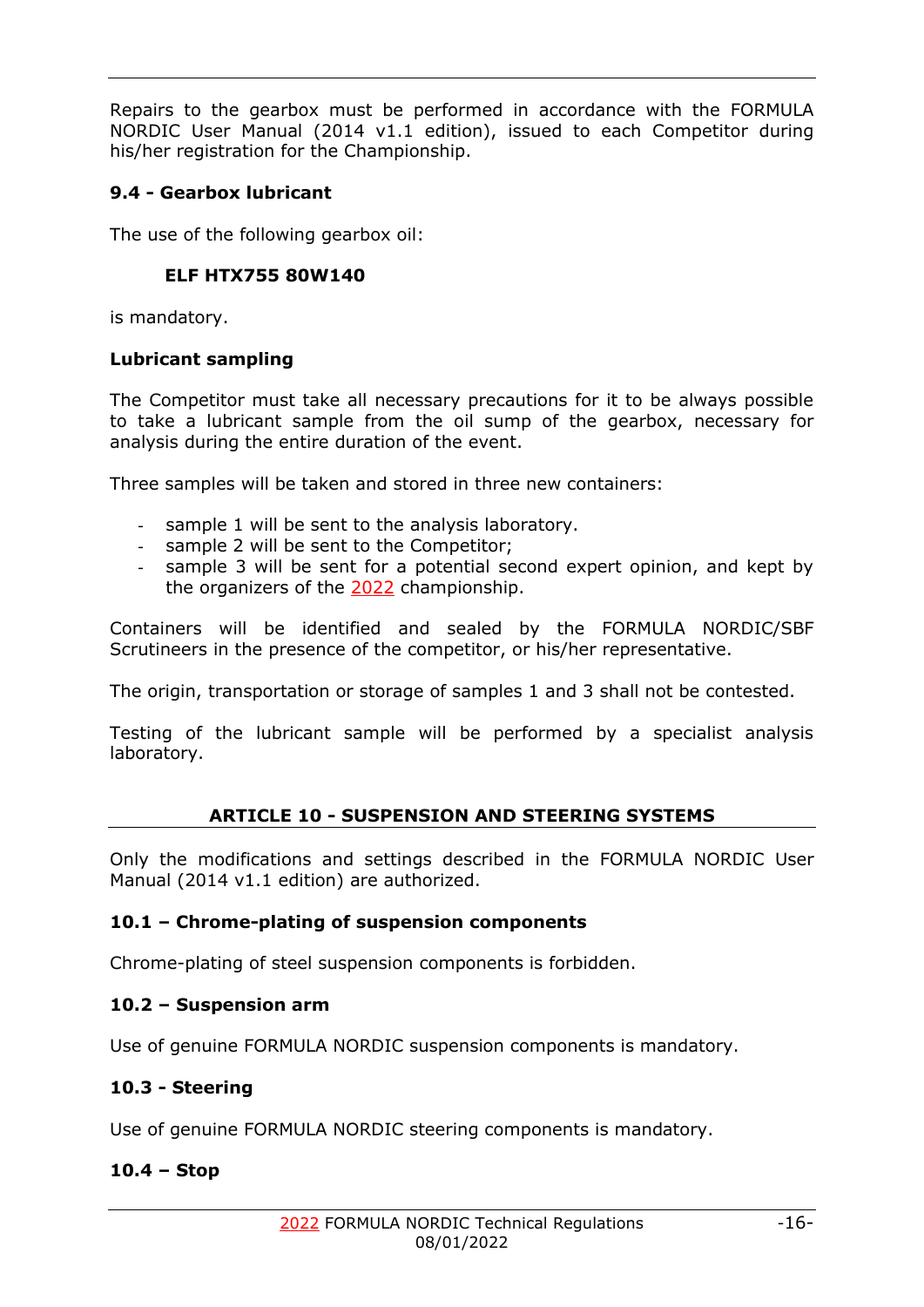Use of all types of stops is strictly prohibited on the suspension rod.

# <span id="page-16-0"></span>**10.5 - Wheel stud locking system**

MANDATORY FROM AUGUST 30<sup>th</sup>, 2014: BT\_2014\_FR16\_5\_UK

# **ARTICLE 11 – BRAKES**

# <span id="page-16-2"></span><span id="page-16-1"></span>**11.1 – Air intakes**

The fitting of cooling systems on the front and rear brakes is forbidden (air pipes, scoops, extractors on the wheels, etc).

# <span id="page-16-3"></span>**11.2 – Brake pads**

Use of genuine FORMULA NORDIC brake pads is mandatory.

# **ARTICLE 12 - WHEELS AND TYRES**

# <span id="page-16-5"></span><span id="page-16-4"></span>**12.1 – Dimensions**

Wheels must be the genuine FORMULA NORDIC wheels.

Dimensions:

- Width of the front wheels: 8 inches
- Width of the rear wheels: 10 inches
- Diameter: 13 inches.

The addition of aerodynamic components or air extractors is forbidden.

# <span id="page-16-6"></span>**12.2 – Tyres**

Yokohama tyres with the following characteristics are mandatory:

|       | <b>Types</b> |            | <b>Dimensions</b> |
|-------|--------------|------------|-------------------|
|       | <b>Slick</b> | Wet        | Slick / Rain      |
| Front | N3084 A005   | N2132 A006 | 180/50 VR13       |
| Rear  | N3005 A005   | N3126 A006 | 200/50 VR13       |

All modifications to the tyres (recutting, retreading or surface treatments of any kind) are prohibited.

The use of overpressure valves is prohibited.

Only atmospheric air may be used to inflate the tyres.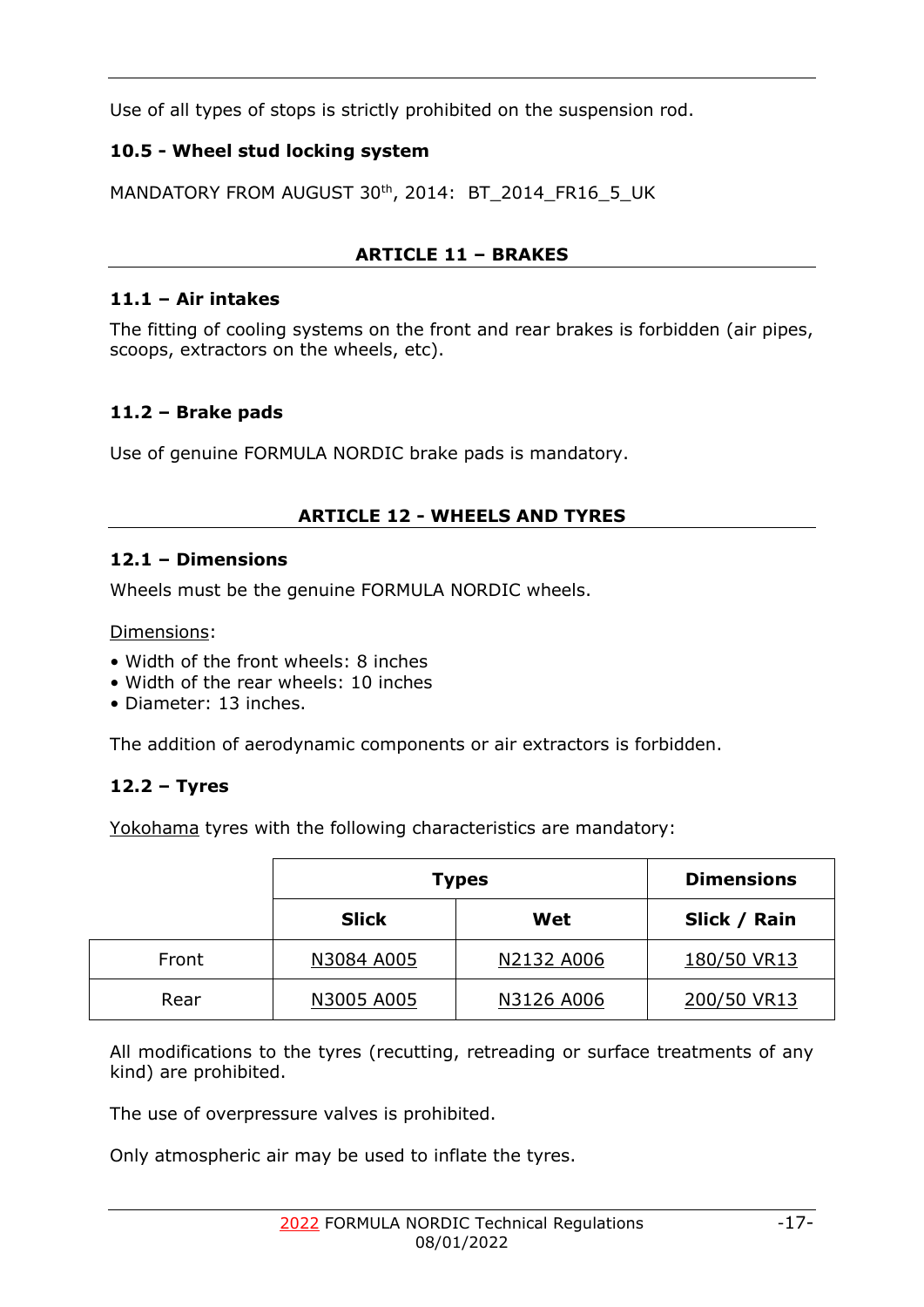# **ARTICLE 13 - COCKPIT**

# <span id="page-17-1"></span><span id="page-17-0"></span>**13.1 - Authorized modifications**

- 13.1.1 The pedal covers may be modified for the comfort of the driver.
- 13.1.2 The use of a moulded seat is permitted.
- 13.1.3 The cockpit may be fitted with drinking equipment for the driver.

## <span id="page-17-2"></span>**13.2 - Steering wheel**

Use of the genuine steering wheel is mandatory.

# <span id="page-17-3"></span>**13.3 – Driver position**

The driver must be seated in the car in such a manner that a straight line drawn from the top of the first roll structure (roll over protection hoop) to the second one (cockpit frame above the dashboard) clears his/her helmet by a minimum of 70 mm and his/her steering wheel by 50 mm.

# <span id="page-17-4"></span>**13.4 – Cockpit sealing**

MANDATORY FROM AUGUST 11<sup>th</sup> 2014: BT\_2014\_FR16\_4\_UK

# **ARTICLE 14 – SAFETY EQUIPMENT**

# <span id="page-17-6"></span><span id="page-17-5"></span>**14.1 - Fire Extinguisher**

Use of the genuine FORMULA NORDIC fire extinguisher and peripheral equipment is mandatory.

- 14.1.1 The following information must be clearly shown on each extinguisher:
	- capacity,
	- type of extinguishant,
	- weight or volume of the extinguishant,
	- date the container was last checked, which must not be more than two years after the date of filling, or the date of the last check.

Any extinguisher on which the above information cannot be read will be refused.

14.1.2 **-** The extinguisher's activation system, combined with a circuit-breaker, must be marked with a red letter "E" inside a white circle with red border, at least 6 cm in diameter.

# <span id="page-17-7"></span>**14.2 - Master switch**

Use of the genuine FORMULA NORDIC master switch and peripheral equipment is mandatory.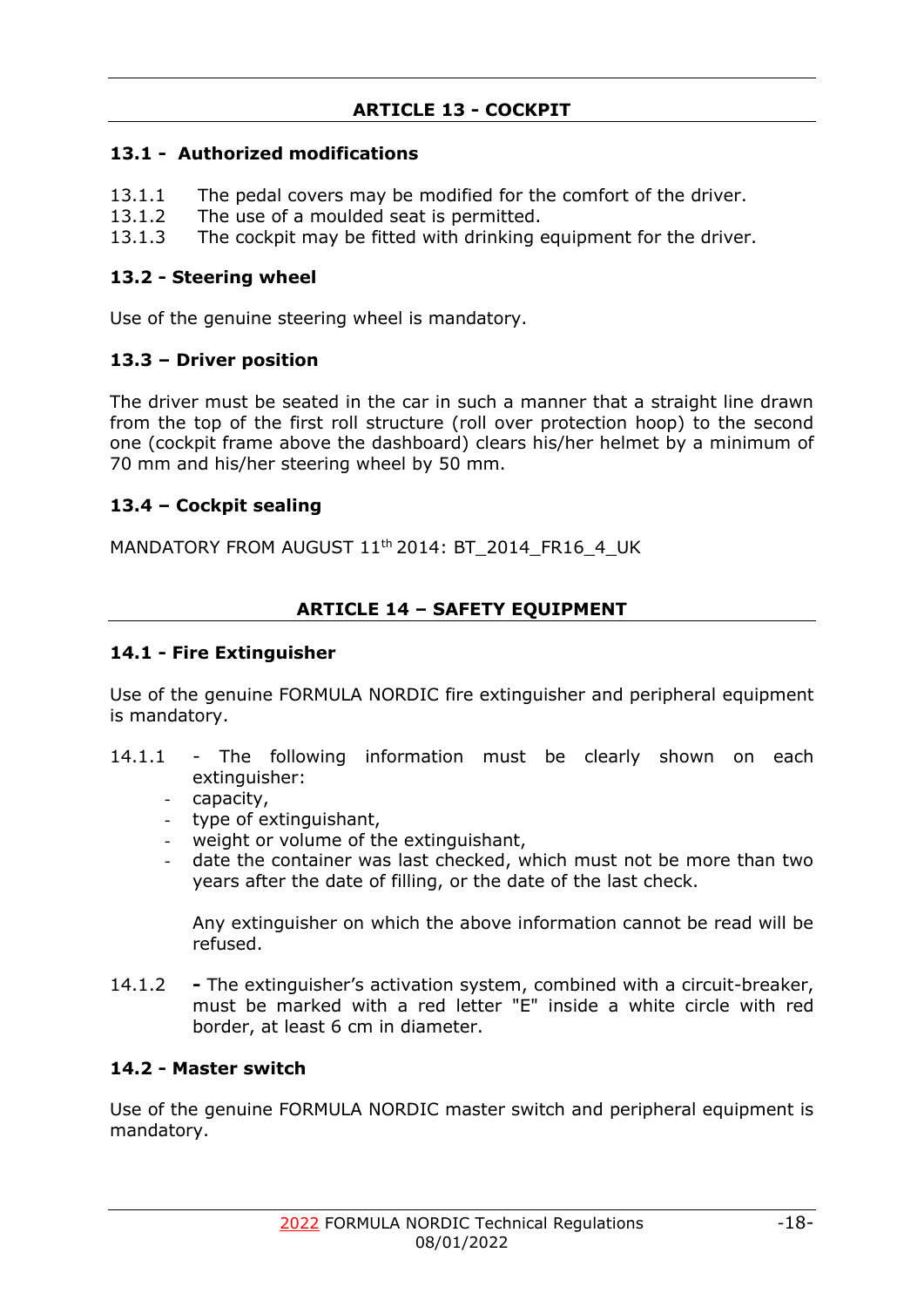The master switch control handle must be situated close to the base of the main safety structure and be marked with a red lightning symbol in a blue triangle with a white border.

# <span id="page-18-0"></span>**14.3 – Rear-view mirrors**

Use of genuine FORMULA NORDIC rear-view mirrors is mandatory.

All cars must be fitted with two rear-view mirrors, giving the driver rear visibility on both sides of the car.

# <span id="page-18-1"></span>**14.4 – Safety belts**

Use of genuine FORMULA NORDIC safety belts is mandatory.

The genuine attachment points to the bodyshell must be used.

It is mandatory to wear two shoulder straps, an abdominal strap and two straps between the legs.

The driver and Competitor are responsible for the condition of the safety belts.

FORMULA NORDIC/SBF Scrutineers reserve the right to remove homologation labels from the straps in the event of a serious collision which could impair their original level of safety.

In accordance with FIA regulations, each of the straps making up the safety harness must be identified by a homologation label affixed by the manufacturer. All straps featuring a harness must have the same homologation number.

All straps must be valid.

If there is a missing homologation label, a mix of straps with different homologation numbers, illegible homologation labels or whose validity deadline has passed, the harness must be immediately replaced. The car may only take to the track once it has fulfilled this requirement.

# <span id="page-18-2"></span>**14.5 – Rear red light**

Use of the genuine FORMULA NORDIC rear red light is mandatory.

# <span id="page-18-3"></span>**14.6 - HANS® system**

Use of the HANS® system is mandatory for all competitors and drivers in the 2022 championship.

# <span id="page-18-4"></span>**14.7 - Wheel retention**

The FORMULA NORDIC cars are fitted as standard with:

a system to retain the central wheel nut should it become loose.

The wheel retention systems must be operational at all times.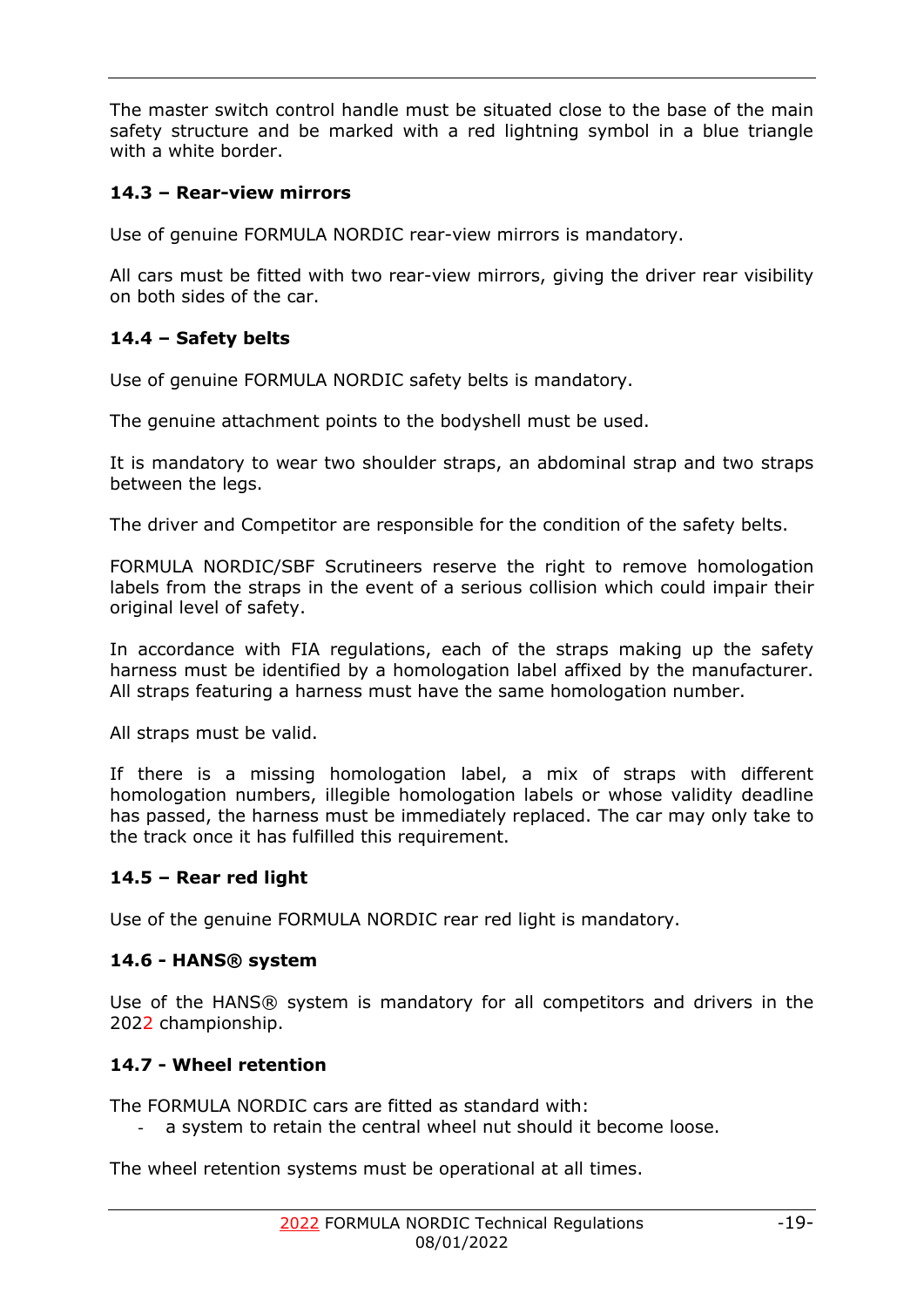# <span id="page-19-0"></span>**14.8 – Safety Kit**

MANDATORY FROM MAY 1<sup>th</sup> 2015: BT\_2015\_FR16\_1\_UK

## **ARTICLE 15 – FUEL**

#### <span id="page-19-2"></span><span id="page-19-1"></span>**15.1 - Fuel**

15.1.1 Checks

Checks will be made by comparing the fuel taken from the Competitor's car and the sample taken from the distribution point.

Any mix with another fuel or additive is forbidden.

15.1.2 Sampling procedure

According to "Tävlingsregler Mästerskapsracing 2022".

#### <span id="page-19-3"></span>**15.2 – Fuel on board**

15.2.1 - It is forbidden to store any fuel on board the car at a temperature of more than 10°C below the ambient temperature.

15.2.2 – It is forbidden to use a specific device, on board the car or not, to reduce the temperature of fuel below the ambient temperature.

15.2.3 – The nominal fuel pressure must be 3.5 bars +/- 0.2 bar.

#### <span id="page-19-4"></span>**15.3 - Oxidant**

Only air may be mixed with the fuel as an oxidant.

#### **ARTICLE 16 – ELECTRONIC SYSTEMS**

#### <span id="page-19-6"></span><span id="page-19-5"></span>**16.1 – Electronic engine control unit**

Use of the genuine FORMULA NORDIC electronic engine control unit is mandatory.

The electronic engine control unit must be equipped with the latest version of the RENAULT SPORT-homologated cartography and software.

Any intervention on the ECU is strictly forbidden.

The location of the ECU must be that indicated in the FORMULA NORDIC User Manual (2014 v1.1 edition).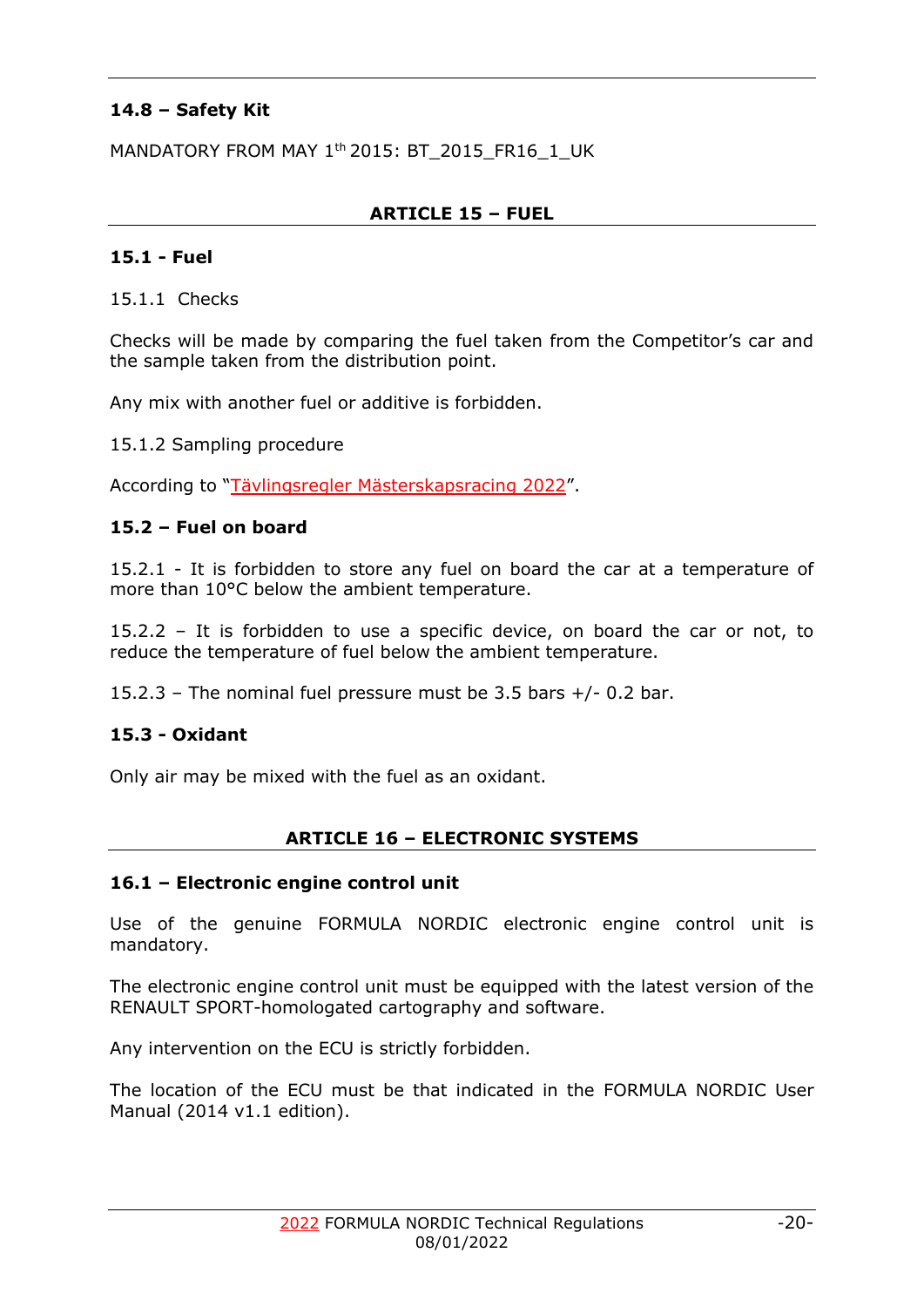# **Drawing of lots**

Beginning with the Championship's second event, the Electronic Control Units (*ECUs*) used on the cars of the first 15 drivers in the provisional overall classification may be distributed by the drawing of lots. Once their working order has been verified, the 15 removed ECUs will then be randomly redistributed by a FORMULA NORDIC/SBF Scrutineer, prior to the event's 1st private practice sessions.

Vehicles must keep the ECU allocated to them by the draw throughout the event. Failure to comply with this rule will be considered a technical non-compliance.

Competitors and drivers will be responsible for the ECU used on their vehicle throughout the event. The ECU must be returned in good working order; otherwise, the vehicle's original ECU will be given to the owner of the damaged ECU.

ECUs will be returned to their owners after the final race of the event by a FORMULA NORDIC/SBF Scrutineer.

The organizers reserve the right to change the drawing of lots to more or fewer cars.

# <span id="page-20-0"></span>**16.2 – Data acquisition system**

Only the FORMULA NORDIC optional data acquisition system is authorized. It must be compliant with the description in the FORMULA NORDIC User Manual (2014 v1.1 edition).

Any intervention on the data acquisition system is strictly forbidden. A memory-card must always be present in the data acquisition system.

The positioning of the data acquisition system must be that indicated in the FORMULA NORDIC User Manual (2014 v1.1 edition).

The FORMULA NORDIC/SBF Scrutineers have free access to the information recorded in the data acquisition system. They may use the results for purposes of technical compliance checks and following on-track incidents.

FORMULA NORDIC/SBF Scrutineers reserve the right to install an optional FORMULA NORDIC data acquisition system on any car(s) of their choice which may not be equipped with one.

# <span id="page-20-1"></span>**16.3 - Telemetry**

The following are forbidden during qualifying practice and race sessions:

- all telemetry systems and electrical equipment.

# <span id="page-20-2"></span>**16.4 - Dashboard**

Use of the genuine FORMULA NORDIC dashboard is mandatory.